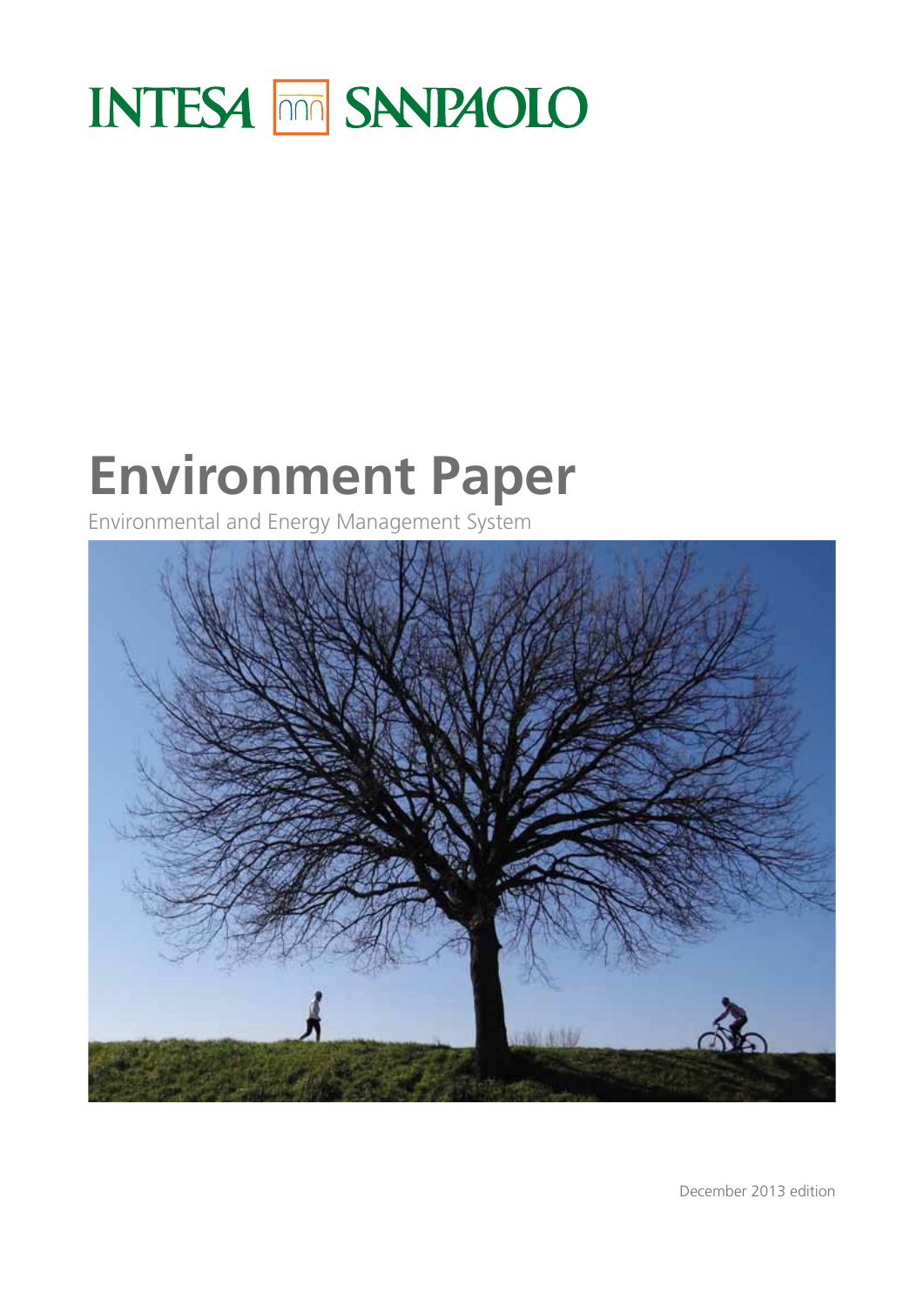# **Contents**

| <b>Sustainable development for the Intesa</b><br><b>Sanpaolo Group</b>                | 3  |
|---------------------------------------------------------------------------------------|----|
| Growth and sustainability in times of crisis<br>by Valter Serrentino (Head of CSR)    | 4  |
| <b>Environmental and Energy Management Systems:</b><br>these unknowns                 | 5  |
| <b>The Environmental and Energy</b><br><b>Management System of Intesa Sanpaolo</b>    | 6  |
| How the Intesa Sanpaolo's Environmental and<br>Energy Management System was conceived | 7  |
| EnvMS and EneMS: two areas and<br>two overlapping formats                             | 8  |
| The parties involved in the System                                                    | 9  |
| A team game: the Real Estate Department                                               | 10 |
| Training                                                                              | 11 |
| The Environmental Management System                                                   | 13 |
| Best practices resulting from application of<br>the Environmental Management System   | 15 |
| The Energy Management System                                                          | 16 |
| Best practices resulting from application of<br>the Energy Management System          | 18 |
| Quantification and reporting of greenhouse gas<br>(GHG) emissions                     | 19 |
| Internal audits                                                                       | 20 |
| Certification of the Environmental<br>and Energy Management System                    | 21 |
| <b>Conclusions</b>                                                                    |    |

| Benefits and aims of the EEMS in Intesa Sanpaolo   | 22 |
|----------------------------------------------------|----|
| The extent of certification in Italy and worldwide | 23 |

**Contacts, Credits** 24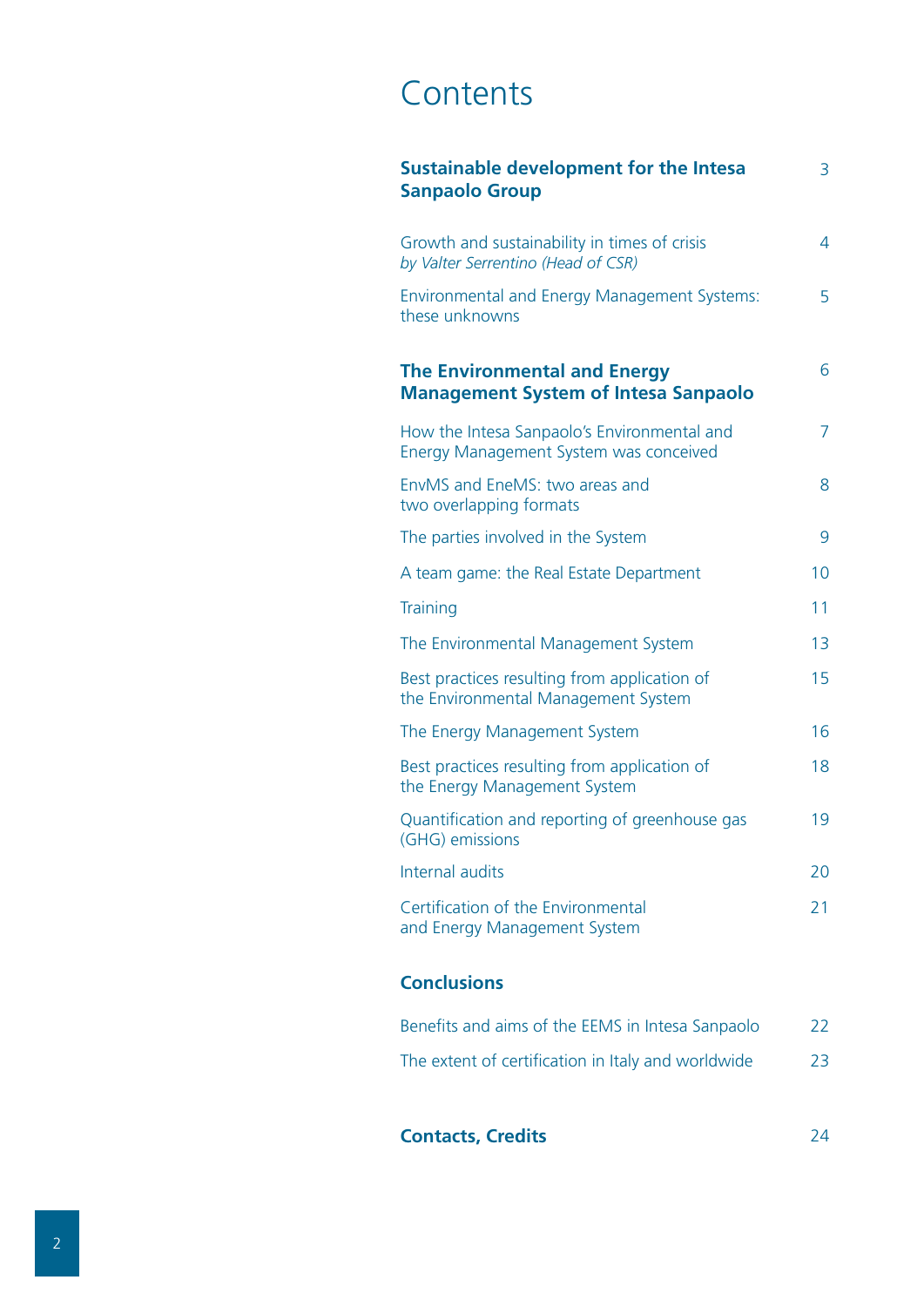# Sustainable development for the Intesa Sanpaolo Group

Pursuing sustainable development with tenacity and conviction is by now a need that is felt by all businesses - big or small - but for the very large companies, where the environmental "variable" can be a critical aspect, responsible resource management and an increasingly stronger focus on the consequences of one's business activities on the surrounding environment become determining factors.

The Intesa Sanpaolo's Environmental and Energy Policy sets out the Bank's commitment to sustainable growth in compliance with territorial protection and enhancement, to energy efficiency and performance improvement with an emphasis on reduction of waste, research and application into efficient, innovative technological solutions and the concept of environmental responsibility to be pursued through constant commitment in order to translate the international principles adopted into reality. The policy illustrates the Bank's approach to responsible management of the direct impact generated by its business activities and of indirect impact, i.e. the result of conduct adopted by third parties (customers and suppliers).

Some years ago an Environmental and Energy Management System (EEMS) was implemented to manage direct impact and today this System, currently applied in a representative sample of business units, constitutes one of the industry's best practices in the Italian scenario.

The System supervises all activities and transactions undertaken in the aforementioned business units which have, or could have, an effect on the surrounding environment and is subject to periodic controls and internal verifications to ensure the System compliance with the principles of continuous improvement of environmental and energy performance, particularly as regards preventing pollution, energy optimisation and efficiency, electrical energy procurement from renewable sources and use of the best technology available on the market with a view to cost-benefit assessment.

Intesa Sanpaolo's Environmental and Energy Management System is also subject to a certification and monitoring process by an independent body which periodically assesses the management and operational procedures as well as the practices adopted. In fact it's necessary to demonstrate that the System is implemented and kept active in compliance with the requirements of the international reference regulations. The Group's commitment is therefore one of constant improvement and of making its stakeholders increasingly aware that environmental protection relies on reasoned, demanding choices on which the Intesa Sanpaolo Group has decided to wager its future.

The aim of this paper is to provide a detailed illustration of the main practices applied by the Group, the benefits achieved from the implementation of an Environmental and Energy Management System and the best practices developed over the years, also as a result of the improvement plans envisaged in procedures.

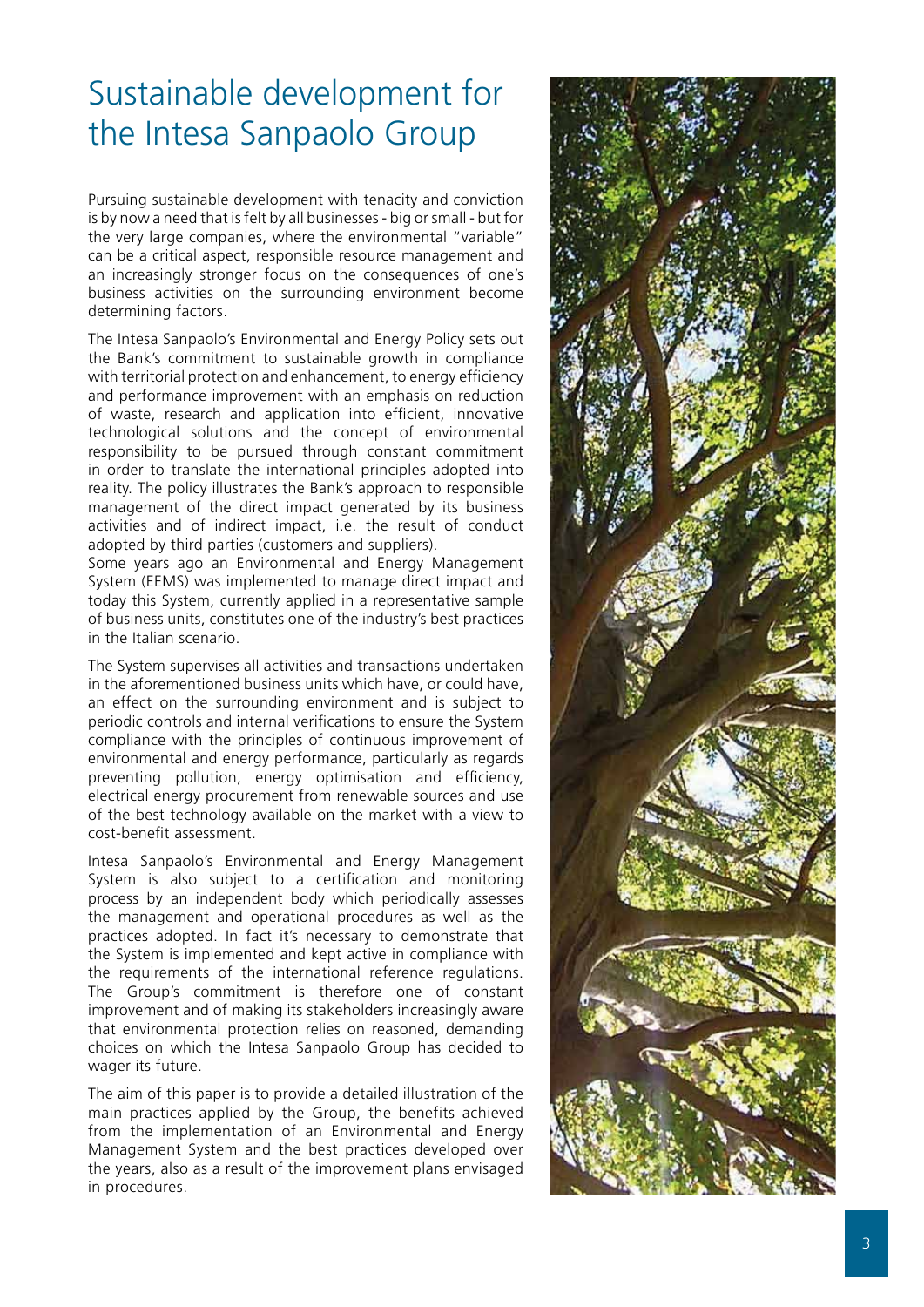# **Growth and sustainability in times of crisis**

#### *by Valter Serrentino (Head of CSR)*

According to the V Report by the Intergovernmental Panel on Climate Change<sup>1</sup>, presented in September 2013, climate change brought about by human behaviour will definitely have negative consequences for future generations, but also in the very short term, with an acceleration unforeseen until now.

An Earth that is much less welcoming, more harmful to public health, less safe for a growing population that hopes for the exact opposite. This is the scenario looming over us.

This generation's responsibility is therefore to combat this phenomenon. It is a task we all have to take on, at various levels: not just the "decision-makers" (or governing class), but also the various members of society, whether they are businesses, associations or individuals.

To worsen the situation, today we are experiencing a persisting financial and economic crisis - especially in the West - which even risks splitting or completely breaking social bonds. In growing areas of the world, social problems are almost inextricably woven with those generated by inconsiderate use of the natural environment.

A crisis where one of the contributing factors is the "financialisation" of the environment and its resources, even if we often tend to forget it. A crisis which on the one hand drives us to seek a way out using traditional means (more growth and therefore more production, however it is achieved; revitalisation of consumption, regardless of "what" we are consuming and how we produce it, and so on), and on the other hand attempts new paths: responsible consumption, energy savings, efficiency and innovation, new life models more anchored to the knowledge that natural resources are scarce.

This second path is by far the most difficult, because it is positively and propositionally based on two issues: sustainability not only of an economic and financial aggregate (business, state GDP) but also of society as a whole, especially from a long term point of view. According to more watchful observers and the more forward-looking businesses, sustainable development - capable of virtuously conciliating the needs of its various stakeholders in a win-win logic - is not only possible but also desirable. For a business operating in the financial, wealth management and insurance sector - such as Intesa Sanpaolo - focusing on sustainable development (particularly environmental issues) could be the integrated answer to numerous problems: cost containment and control can be achieved easily through the intelligent use of energy efficiency and technological innovation; revenue expansion derives from the capacity to meet the arising needs of society, by financing businesses that have made sustainability their driving force, or businesses and individuals that aim to correct past distortion with a view to greater efficiency; risk control benefits from the support given to companies that have kept up to date with the most advanced environmental and social regulations; the motivation and wellbeing of a person grow when they know that individual care is combined with serious, certified and constant commitment of the business in which they work.

All these reasons form the basis for innovation in the environmental field that Intesa Sanpaolo has promoted in recent years and will continue to promote.

The Environmental and Energy Management System presented in this paper is a more complete illustration of our main commitment: believing that everything that happens outside our own walls is still our business, that we are not indifferent to it and that leaving a better world to future generations is the most noble way for us to be successful human beings.

1. The IPCC (Intergovernmental Panel on Climate Change) is the scientific forum formed in 1988 with the aim of studying global warming by two United Nations bodies: the World Meteorological<br>Organization (WMO) and the Unite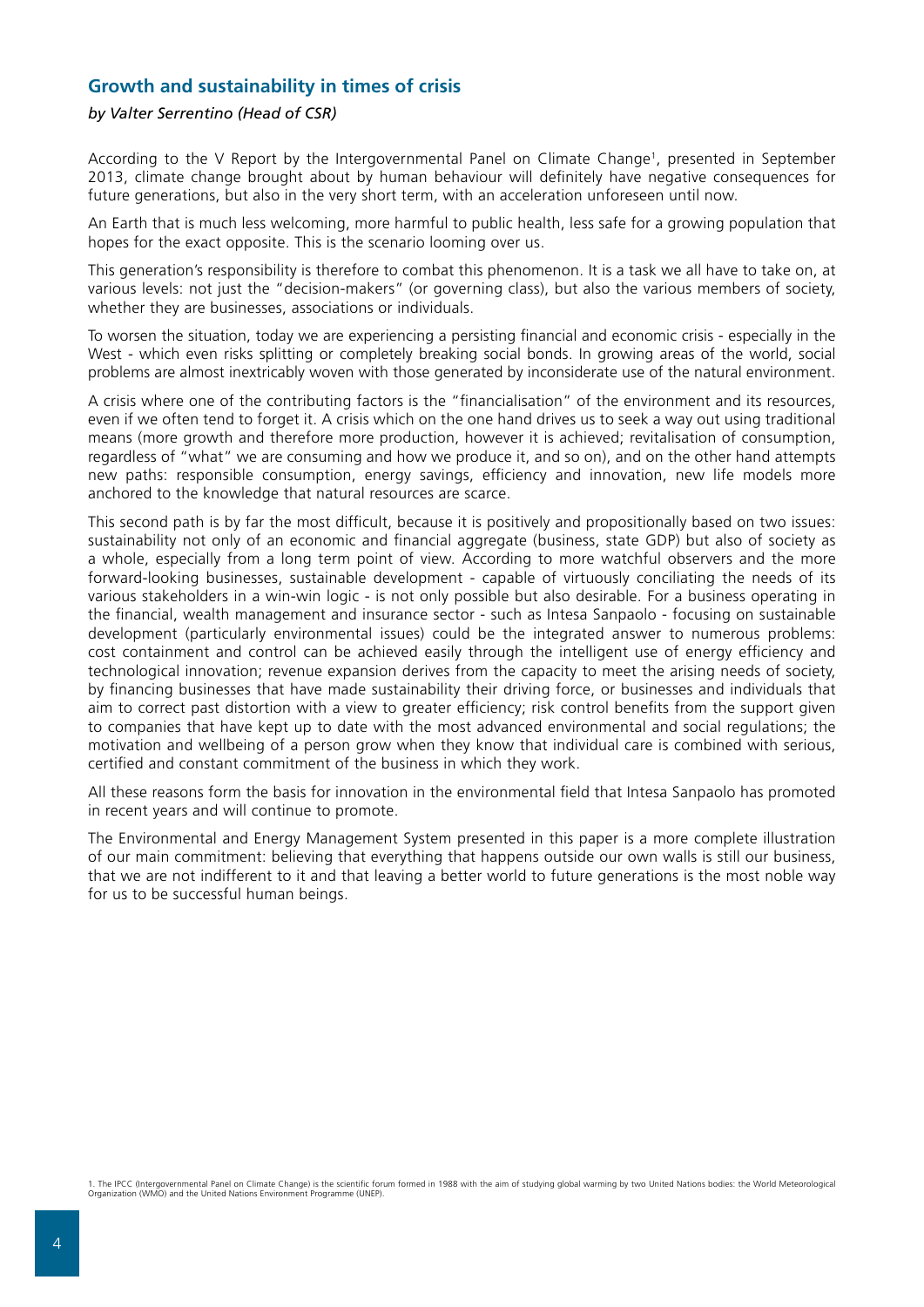### **Environmental and Energy Management Systems: these unknowns**

A management system consists, in general, in a coherent set of procedures which, through the assignment of responsibilities, roles, duties, resources and timing, guides staff towards the correct completion of the organisation's processes to implement the policy established by Management. Management systems are therefore voluntary procedures that a company decides to adopt to internally promote constant improvement of the environmental and energy performance of its activities and to guarantee regulatory compliance of its action by introducing and implementing policies, programmes and organisational systems on its premises which are then monitored through internal verification of the system efficiency as a whole.

An ongoing focus on achieving the environmental and energy performance obtainable through the best technology available on the market allows companies in general to comply with the law and avoid penalties, to enhance the reputation of the organisation and its market competitiveness, to achieve economic benefits by reducing energy consumption, to continually improve operational process and environmental performance efficiency, to help assess and give preference to the implementation of new high-energyefficient technologies and acquire the skills that allow energy efficiency to be promoted along the entire procurement chain and thereby increase corporate value. Another important aspect of management systems is transparency. A company's publication of information on its environmental or energy performance aims to establish and/or consolidate its relations with reference stakeholders, for example leading to an easing of bureaucratic obligations, more consideration by reference investors or customers that see the company as a trusted partner that is willing to join the fray in environmental and energy terms. Against the many benefits, often only felt in the medium-long term, a series of costs has to be taken into consideration, associated with the introduction of a management system and with the improvement action necessary following assessment of the initial situation of the organisation. We could mention, for example, the costs for equipment-related action, for monitoring energy consumption, for staff training and updates, for external consulting, in addition to indirect costs attributable to organisational efforts at the time of introducing and subsequently maintaining a management system, which including the commitment of time and human resources within the organisation, the formalisation of existing practices into operating procedures and instructions, and the commitment of Management and the entire personnel.

There are two international standards for the correct implementation of an Environmental and Energy Management System: UNI EN ISO 14001:2004, which dictates the rules for creating an Environmental Management System and UNI CEI EN ISO 50001:2011 which defines the implementation criteria for an Energy Management System. The final step in the process could be certification by a third party body that confirms coherence between the management systems adopted and the reference regulations.

Management Systems are voluntary systems based on procedures and documents that describe the processes used by a company to oversee and optimise environmental aspects and energy uses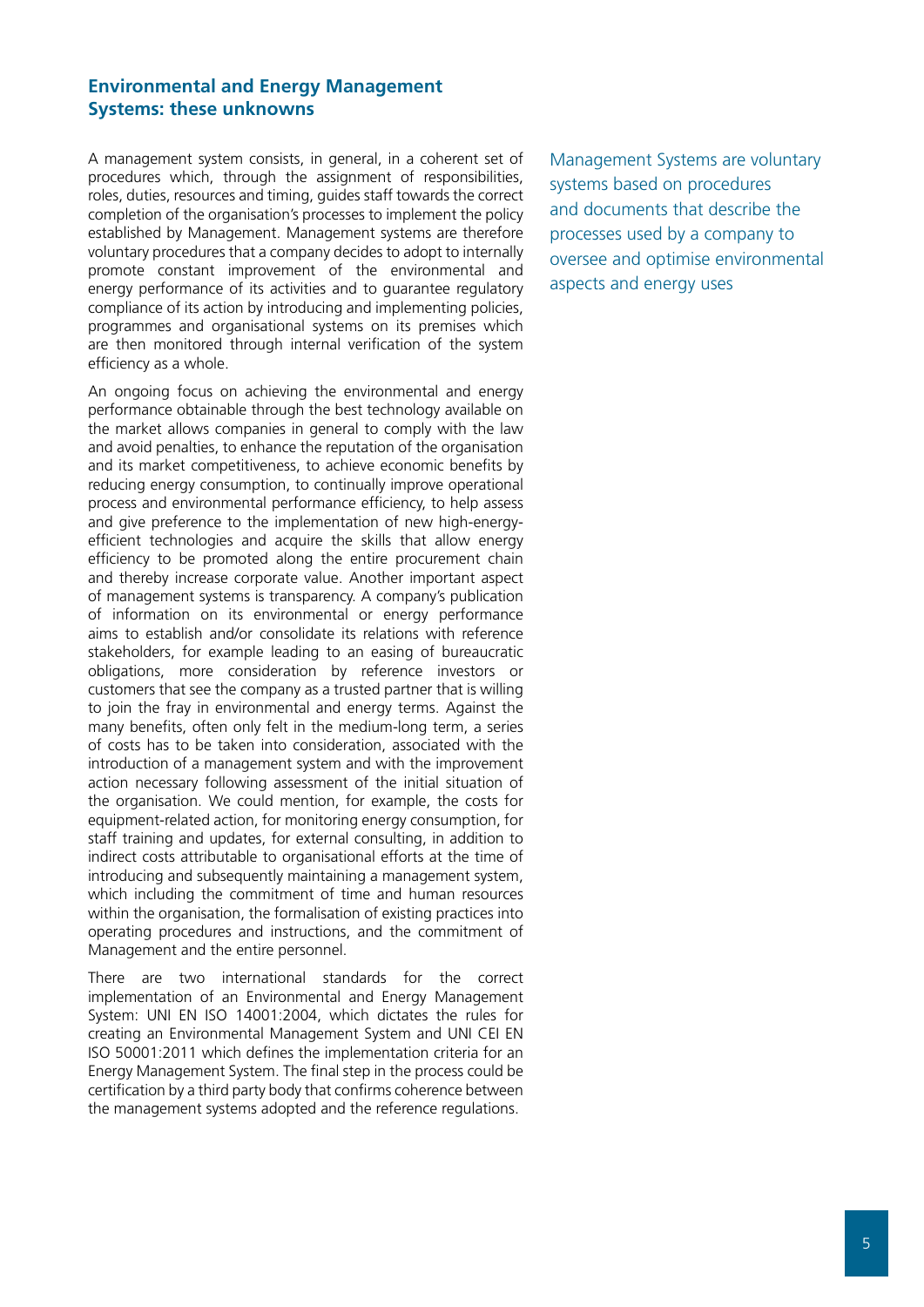

# The Environmental and Energy Management System of Intesa Sanpaolo

Intesa Sanpaolo's Environmental and Energy Management System, certified by DNV in accordance with international standards ISO 14001 and ISO 50001 at present - considering expansion in the scope of application and the disposal, merger or closure of branches over the years - includes 191 business units broken down as follows:

- 121 Intesa Sanpaolo business units (118 retail branches and 3 business branches)
- 2 Intesa Sanpaolo Private Banking business units
- 3 Banca di Trento e Bolzano business units
- 12 Cassa di Risparmio del Veneto business units
- 4 Cassa di Risparmio di Venezia business units
- 6 Cassa di Risparmio del Friuli Venezia Giulia business units
- 23 Cassa dei Risparmi di Forlì e della Romagna business units (21 retail branches and 2 business branches)
- 20 Banco di Napoli business units (18 retail branches and 2 business branches)

The number of business units subject to third party certification is growing constantly: in 2014 business units in Sardinia will be certified, and later in Sicily. Intesa Sanpaolo's aim is to gradually cover all of Italy so as to reach the highest possible number of people through the dissemination of best practices.

The chart below instead shows the geographical breakdown of the 2,357 employees of the business units subject to certification. Piedmont is currently the region with widest implementation of the System, not only because this was the first Region with a consistent number of business units to implement the System, but also because it includes large Branches and an office building with over a hundred employees.

#### **Employees by geographical area [%]**



Though for practical and cost reasons only a representative sample of the Group's Branches have the Environmental and Energy Management System certified by a third party organisation, at general level the procedures, particularly environmental procedures (e.g. waste management, paper consumption, etc.), are applied in all Group Branches.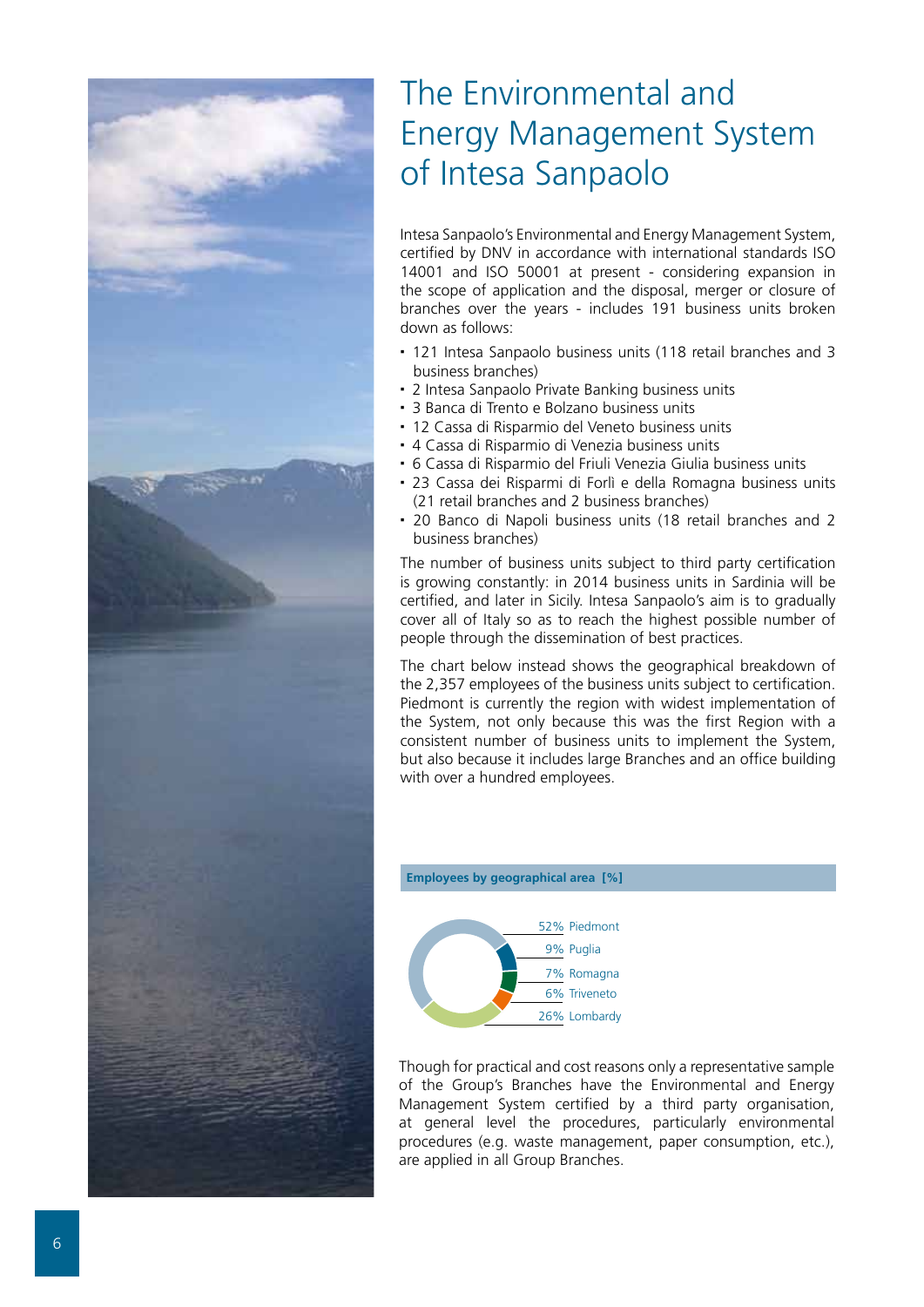### **How the Intesa Sanpaolo Environmental and Energy Management System was conceived**

The Environmental Management System was first launched in Sanpaolo IMI in 2005 with the main objective of overseeing and constantly improving the management of environmental aspects within the Group. Furthermore, at that time the entity assessing companies for inclusion on the international ethical index "FTSE4Good" had recommended that our company should obtain this international certification, synonymous with quality and seriousness in managing environmental aspects.

It was decided to conduct a pilot project using an Environmental Management System (EnvMS), certified by a third party organisation, at a restricted number of sites (72) located throughout the Piedmont region. Among the various provisions, the regulations contemplate "gradual improvement", which the Bank's Top Management had identified in extension of the System to a growing number of branches, also with a view to disseminating the culture of sustainability and virtuous practices.

After the Banca Intesa-Sanpaolo IMI merger, these intentions were confirmed and a specific Environmental and Energy Policy was approved which, amongst other things, envisaged maintaining and expanding an Environmental Management System designed to oversee internal processes and environmental performance. In the years to come the System was first extended to another 10 branches in the Piedmont region and then to new regions: 50 branches in Lombardy (2008), 29 in Triveneto (2010), followed by 22 sites in Romagna (2010) and 19 in Puglia (2012). In 2010, the only Bank and among the first companies in Italy, Intesa Sanpaolo also implemented an Energy Management System (EneMS) in compliance to UNI CEI EN 16001:2009 standard, which aimed to pursue improved energy performance using a systematic energy management model based, in particular, on effective consumption monitoring. It was from that point on that the EnvMS and EneMS were integrated into a single System (EEMS) adopting common procedures and applied over the same area.

Another major step was taken in 2012 when the Bank, among the first in Europe, obtained certification for its own EneMS in accordance with the new international standard UNI CEI EN ISO 50001:2011, which replaced the previous standard ISO 16001 and focused on the goals of improving energy efficiency conditions. With a view to continuous improvement, based on the same area of implementation as the Environmental and Energy Management System, in 2013 Intesa Sanpaolo obtained certification for the quantification and reporting of its own greenhouse gas (GHG) emissions according to UNI EN ISO 14064:2012 standard.

This process confirms Intesa Sanpaolo's desire to keep pace with the time, seizing upon new opportunities to improve and optimise its performance, also becoming a point of reference for other companies in the industry. Furthermore, these certifications also helped confirm Intesa Sanpaolo's place among the leading banks at international level for its emphasis on environmental and energy saving issues.

### October 2005

**EnvMS**: Environmental Management System certification of 72 sites (Piedmont)

#### May 2007

**EnvMS**: certification update verification at 82 sites (Piedmont)

#### October 2008

**EnvMS**: renewal of certification with extension to 132 sites (Piedmont and Lombardy)

#### March 2010

**EnvMS**: certification update verification at 161 sites (Piedmont, Lombardy, Triveneto

### June 2010

first certification verification for the Energy Management System (**EneMS** – UNI CEI EN 16001:2009)

#### December 2010

**EnvMS**: extension of the System to Romagna

#### June 2011

first joint **EnvMS-EneMS** 

certification verification (giving rise to the **EEMS**)

#### April 2012

**EEMS** extended to Puglia and SGE upgraded to the new UNI CEI EN ISO 50001:2011 standard

#### June 2013

renewal of **EEMS** certification (195 B.U.) and GHG emissions certification (UNI EN ISO 14064:2012)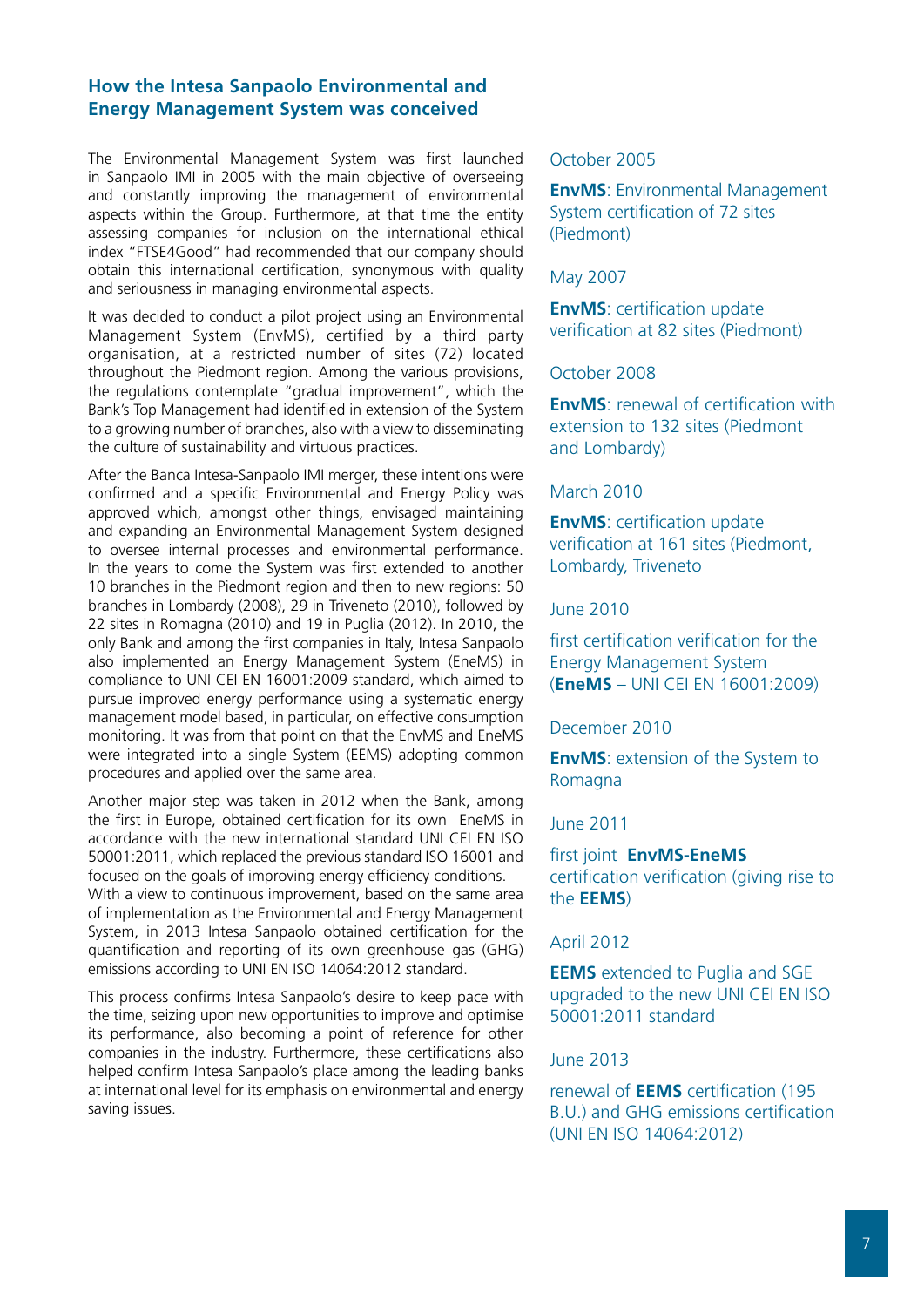# **EnvMS and EneMS: two areas and two overlapping formats**

#### **UNI CEI EN ISO 50001**



#### **UNI EN ISO 14001**



The international reference standards for Quality Systems often refer to the "Deming Cycle", a model designed for continuous quality improvement in a long-term perspective. The logical sequence of the four points that are repeated for continuous improvement is:

- P Plan. The planning stage.
- D Do. Implement the plan, firstly in specified contexts.
- C Check. Tests and controls, study and collection of results and findings.
- A Act. Action to finalise and/or improve the process.

With the PDCA method, Checks are performed to compare the Plan against what is implemented (Do) to provide a response (Act) with regard to any "discrepancies" found. The "discrepancies" can be defined in a number of ways: anomalies, gaps, deviations, noncompliance. Analysis of the causes that generated them and their removal are the driver to improving the processes and restoring the System compliance. As the charts alongside indicate, there is a very strong similarity between the structures and requirements forming the basis of the two reference standards of the Environmental Management System and Energy Management System.

This is why it was possible to integrate the two Systems, harmonising the procedures and scope of application. Both standards envisage that at the time of implementation of an EnvMS or EneMS, an Organisation has to have an Environmental Policy or an Energy Policy, respectively, that clearly defines the objectives and fields of action to manage the internal processes and the related environmental and energy performances. The next steps call for:

- planning of the activities necessary to implement the Policy;
- implementation of the planned activities;
- verification that what has been implemented results in achievement of the pre-defined objectives.

Based on the verification outcomes a review of the Systems could prove necessary and in turn lead to:

- modification of the Policy;
- new planning;
- a new implementation stage if the pre-defined objectives were only partially achieved.

The presence of a Top Management that is not only aware of the decisions made, but which also steers action towards their constant improvement, is of vital importance.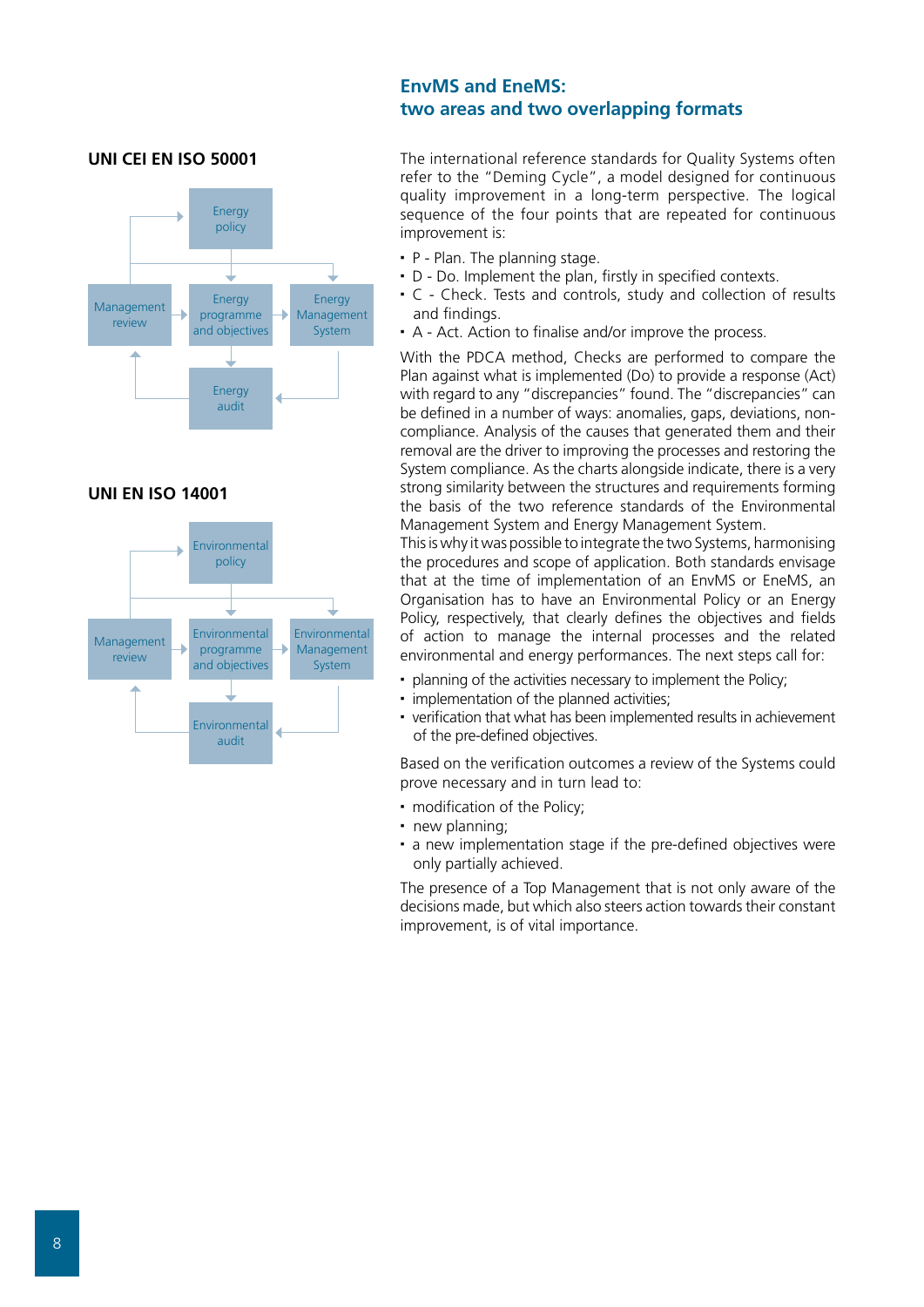### **The parties involved in the System**

The roles within any organisation that decides to adopt an EnvMS or an EneMS are also similar.

At the head in Intesa Sanpaolo is the Top Management, composed of the Managing Director, responsible for appointing the Management Representatives who, with the EEMS Manager, identify the environmental and energy aspects, the objectives and the milestones in line with the Environmental and Energy Policy.

The EEMS Manager is assisted by a team known as the EEMS Manager Support Unit, set up within the Corporate Social Responsibility function, which is responsible for all activities required to apply and develop the Environmental and Energy Management System and for internal audits. Lastly, in every business unit involved in the System there is an EEMS Delegate who receives specific training on relevant issues. Other company departments are also involved in application of the EEMS:

- the Real Estate Department: the Intesa Sanpaolo Group department responsible for real estate management and maintenance. In addition to the coordinating head offices, at local level there are Departments called "Presidi" who, through Technical Staff, are responsible for management and maintenance of the properties at local level;
- the company Prevention and Protection Department: with the task of verifying compliance with the provisions of "environmental" laws and guaranteeing the monitoring of regulatory developments:
- the Training Department: involved in providing courses on specific EEMS procedures to the Technical Staff and EEMS Delegates.

At least once a year, all players involved in the System attend the Management Review meeting held to verify the adequacy and effectiveness of the System compared to the provisions of the Environmental and Energy Policy and to requirements according to the reference regulations. The following issues are assessed at this meeting:

- the level of achievement of environmental and energy objectives and milestones;
- the results of verifications performed and of periodic selfassessment questionnaires completed by the business units included in the scope of application;
- the monitoring of energy consumption and environmental/ energy benchmarks assumed as the reference framework for System activities;
- the analysis of staff skills and the effectiveness of the training provided;
- the activities to be implemented in order to improve the System;
- any changes to be made so as to better achieve its aims.

The results of the Review are appropriately recorded and the final document, agreed and disseminated to all the departments concerned, constitutes a record of the analyses and in-depth studies conducted and also provides a clear indication of the responsibilities and implementing times for any corrective action to be taken.



(Present in every certified business unit)

Once a year, all the parties involved in the Environmental and Energy Management System attend the Management Review meeting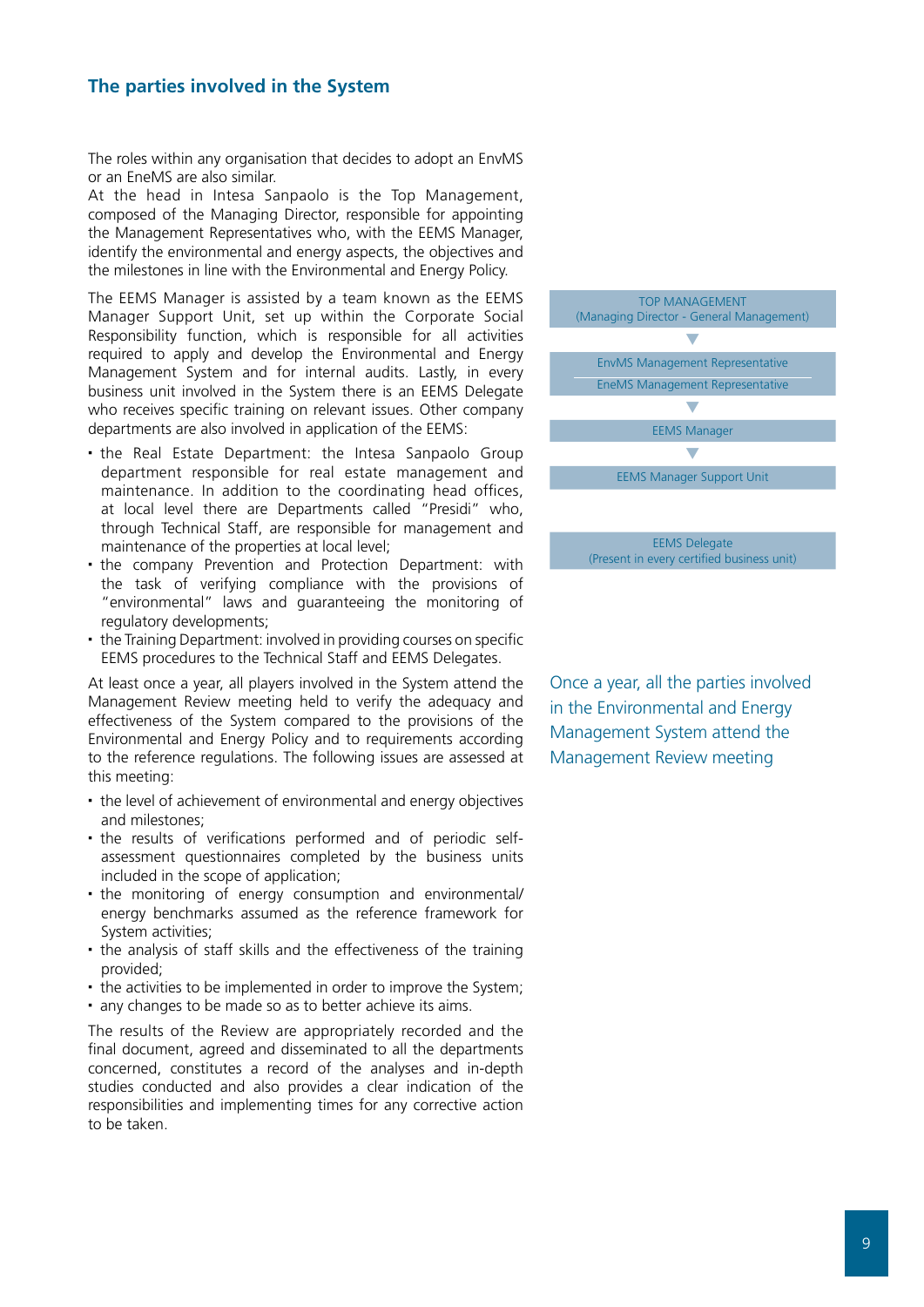# **A team game: the Real Estate Department**

As mentioned previously, the Real Estate Department of the Intesa Sanpaolo Group is one of the departments most involved in the Environmental and Energy Management System. We asked Simone Sprecapane, Technical Office Manager, a number of questions on application of the System.

#### *What positive changes have been seen in recent years as a result of introduction of the EEMS?*

Intesa Sanpaolo's introduction first of the Environmental Management System and then the Energy Management System gave value to the activities that the Real Estate Department already performed in managing the environmental and energy aspects of real estate assets (Branches and Office Buildings). This synergy produced excellent results that allowed us to obtain both certifications without too much effort.

The initial certification in Piedmont and later expansion to Lombardy, Triveneto, Romagna, Puglia and Sardinia (in progress) enabled an intensification of the controls over the Bank's direct impact (atmospheric emissions, noise, soil pollution, etc.) and promotion of the environmental culture among new suppliers contracted for the "Building Services", "Personal Services" and "Security Services".

#### *In implementation of the System, the activities performed by the Contractors of "Building Services" are an essential element. Can involvement in this project act as a stimulus to these Contractors in maintaining a high quality standard?*

Implementation of the System has definitely been a stimulus to the "Building Services" Contractors to improve their quality standards in managing Intesa Sanpaolo's business units and Office Buildings. The previous decision adopted by the Bank to transform the "traditional maintenance" contract into a "Service" contract helped the suppliers evolve from "Maintenance Firms" to "Service Firms" providers to the point of becoming partners involved in achieving the pre-defined objectives - amongst which, obviously, are those pursued by the Environmental and Energy Management System.

Today all suppliers contracted for "Building Services" are registered with the "Albo nazionale dei Gestori Ambientali" for the management of waste produced during the business activities conducted at our premises and are classified as the "Producers" of such waste, exonerating the Bank from all waste producer obligations. In addition, these suppliers are ISO 9001 certified and can therefore accept assignments as "Responsible Third Party" of the heating systems and also qualify as "Responsible Third Party" (Operators) for management of the cooling systems and heat pumps containing fluorinated greenhouse gases.

#### *Energy efficiency is a goal pursued by the System and many objectives have been achieved. Is there still room for improvement?*

Given the importance of the goals achieved to date, it is first of all crucial that they are maintained through constant management commitment in the future so as to consolidate these results. The significant expansion of the Banca Estesa (Extended Bank) project in the branches, extending the opening hours, will require a stronger management commitment from us in terms of consumption reduction.

The further room for improvement should certainly be considered a tough challenge for our Management and could be implemented with a higher degree of awareness of the suppliers under contract, with renewal of the existing assets and research into innovative technological solutions.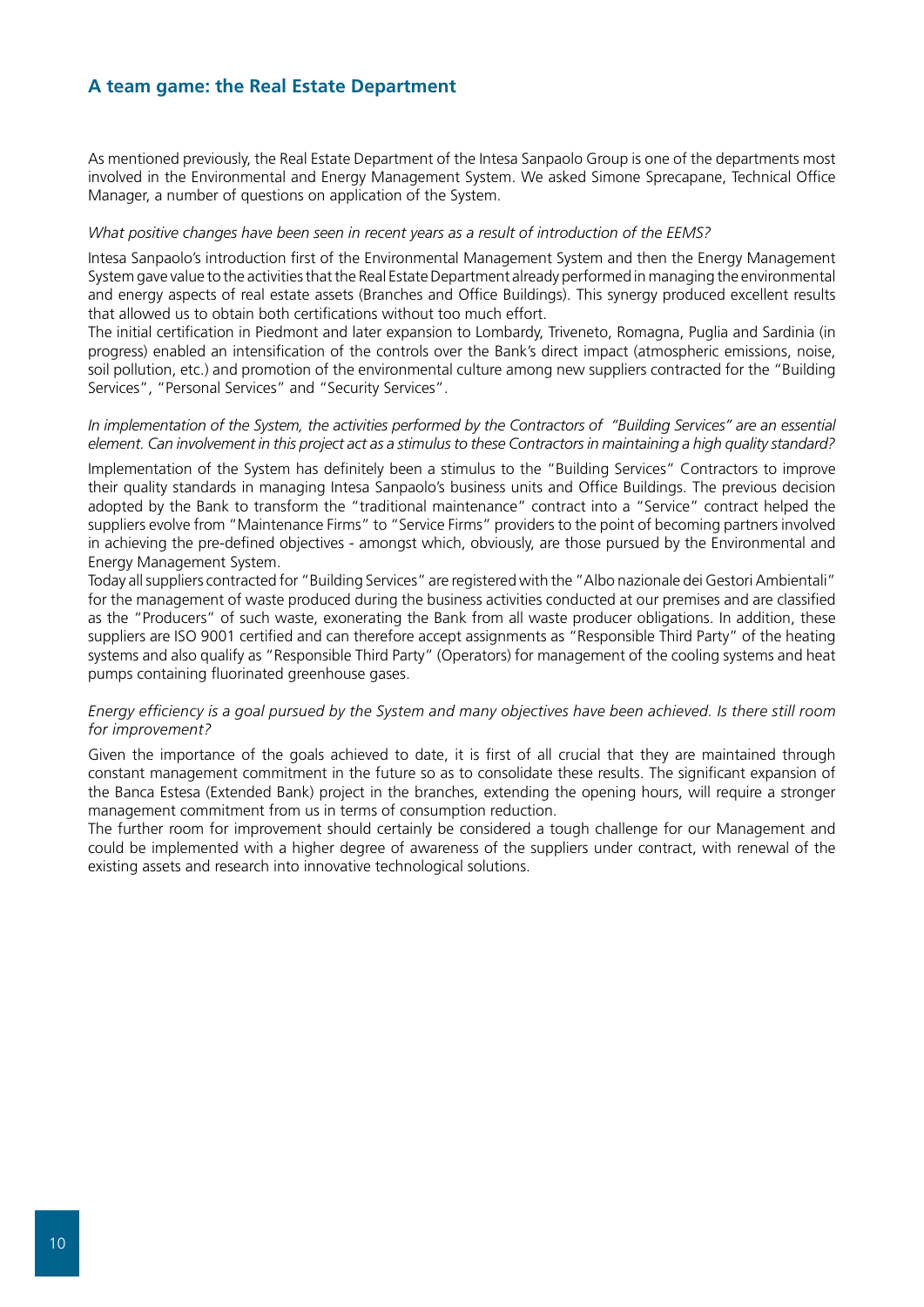# **Training**

With regard to environmental issues, the Bank is committed to providing all employees with suitable knowledge. The online platform "Ambientiamo", dedicated to raising employee awareness through learning games, videos, quizzes and in-depth study of specific topics, has been available for some years now, with the aim of promoting the virtuous conduct to be adopted both in the working and home environments. Then in reference to employees working in the head offices and the business units involved in implementation of the Environmental and Energy Management System, the desire to inform on environmental issues and disseminate a culture of sustainability is combined with the need to provide specific training tools for the performance of activities associated with the System at various levels. The EEMS Manager is responsible for defining, planning and managing skills in the environmental and energy fields and for the training measures to be implemented as a consequence, in order that those operating within the System acquire the awareness necessary to minimise, monitor and optimally manage environmental risks, limit energy consumption and reduce greenhouse gas emissions. All those involved in the System therefore have to learn about:

- the significant environmental and energy aspects and their related impact (real or potential);
- the importance of compliance with the Environmental and Energy Policy, the System management and operating procedures;
- their own role:
- the activities that could be affected by the various performances;
- the benefits deriving from specific actions.

In support of the Bank's internal staff with specific responsibilities in implementing the EEMS, ad hoc training courses are provided along with periodic information activities and - if required practical training.

Training needs can be of various types: operational or management-related (as indicated by the Human Resources Department), corporate (after organisational changes with an impact on the System), institutional (if associated with legal obligations) or due to new internal staff assignments (new recruits assigned a role associated with the System or staff changes or other internal assignment).

Since 2011 the Environmental and Energy Management System training course is provided in e-learning mode, subject to enrolment. The course is accessible directly from individual workstations. The main contents are: System objectives, the requirements of international reference regulations, their application in Intesa Sanpaolo and the main duties of the EEMS Delegates. There is a particular focus on transferring skills relating to application of the operational and management procedures on site and on the Support Unit for general System coordination.

Employees involved on Environmental and Energy Management System, from its implementation to date, are over 1000, i.e. almost 2% of the Group's total number of employees in Italy. This figure is particularly significant if we consider that the training on environment issues is not a "core" training compared to that normally provided for the development of business skills typical of the banking industry.

The "Ambientiamo" training course is based on the concept that we all have the opportunity to influence our stakeholders, and consequently contribute by setting an example in safeguarding the environment in which we live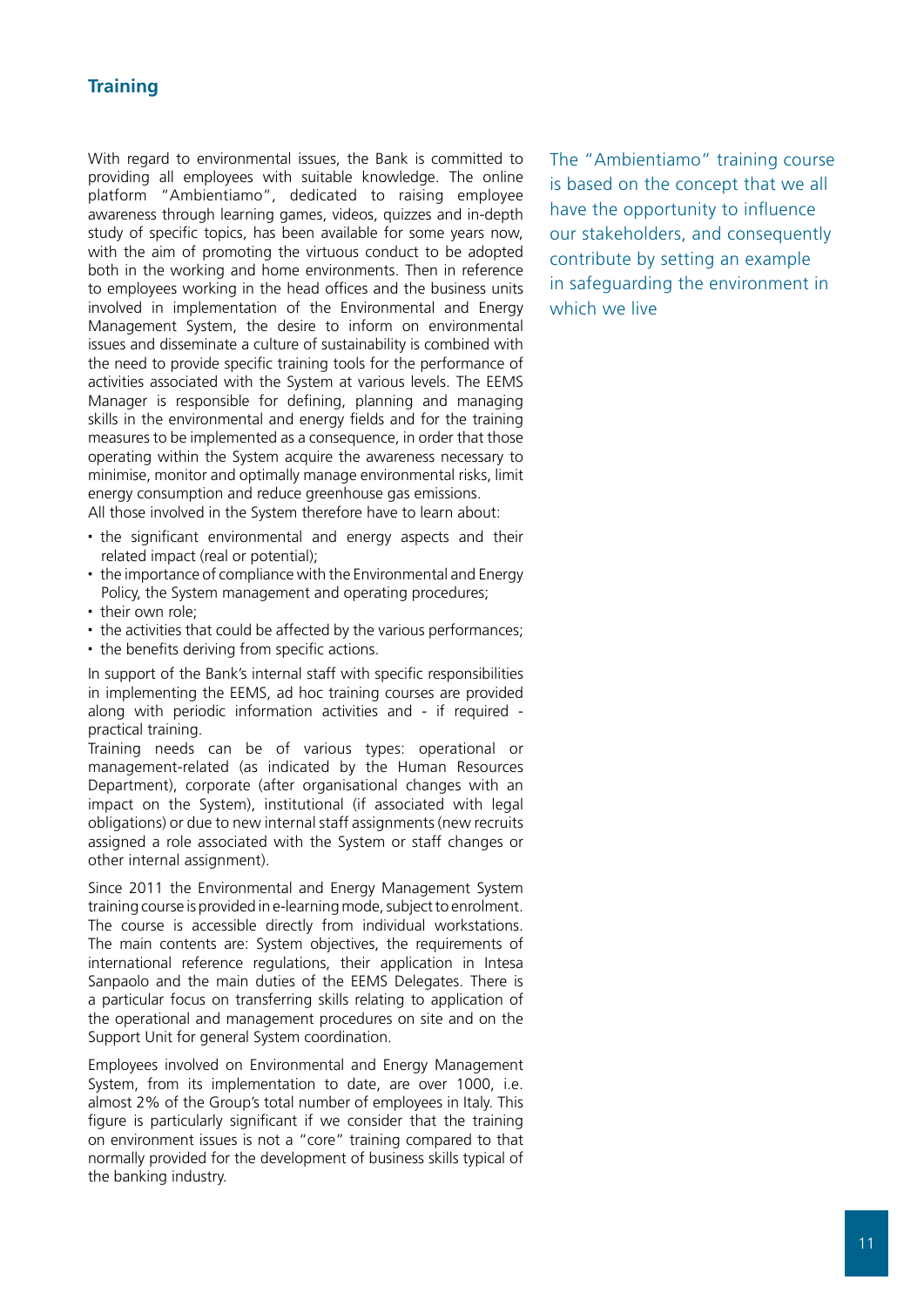However, the awareness raising launched through the "Ambientiamo" project and the dedicated e-learning courses have gradually extended and disseminated basic skills to all employees involved directly or indirectly in the Environmental and Energy Management System.

| <b>EEMS</b> course attendees | <b>Classroom</b><br>training | <b>Online training</b> |
|------------------------------|------------------------------|------------------------|
| 2005                         | 353                          | ۰                      |
| 2006                         | 52                           |                        |
| 2007                         | 49                           |                        |
| 2008                         | 89                           |                        |
| 2009                         | 158                          |                        |
| 2010                         | 40                           | ۰                      |
| 2011                         |                              | 110                    |
| 2012                         |                              | 74                     |
| 2013                         |                              | 99                     |
| <b>Total attendees</b>       | 741                          | 283                    |

Training on environmental issues is also provided to the Contractors operating within the Bank premises, with the aim of sharing awareness and best practices

Increasing awareness to such topics is also performed for employees external to the Bank who are involved in application of the System: maintenance and cleaning companies, companies contracted for the fitting out or renovation of business units and other goods and services providers that normally operate within the Bank premises. The services provided, in fact, can affect System function. For this reason it was decided to increase the awareness of employees of the Contractors by informing them of the responsibilities deriving from implementation of the System itself and the knowledge/skills to be put into action to correctly implement the EEMS objectives. As regards these objectives, in 2012 meetings were held with the managers of 28 companies contracted for "Building Services" and "Personal Services". These meetings highlighted the best practices which, through the Environmental and Energy Management System, are implemented in our buildings, at the same time consolidating business partnerships. The regulatory and other requirements that suppliers are not always aware of in detail were also illustrated. It should be emphasised that this type of training does not only concern the companies operating in certified business units. The training is provided to the technical staff that apply the same procedures in all business units, certified or not.

Lastly, note that internal communications on environmental issues among the Bank's various levels and departments is also guaranteed by a section dedicated to environmental sustainability available on the company intranet, the annual Sustainability Report and specific in-depth publications.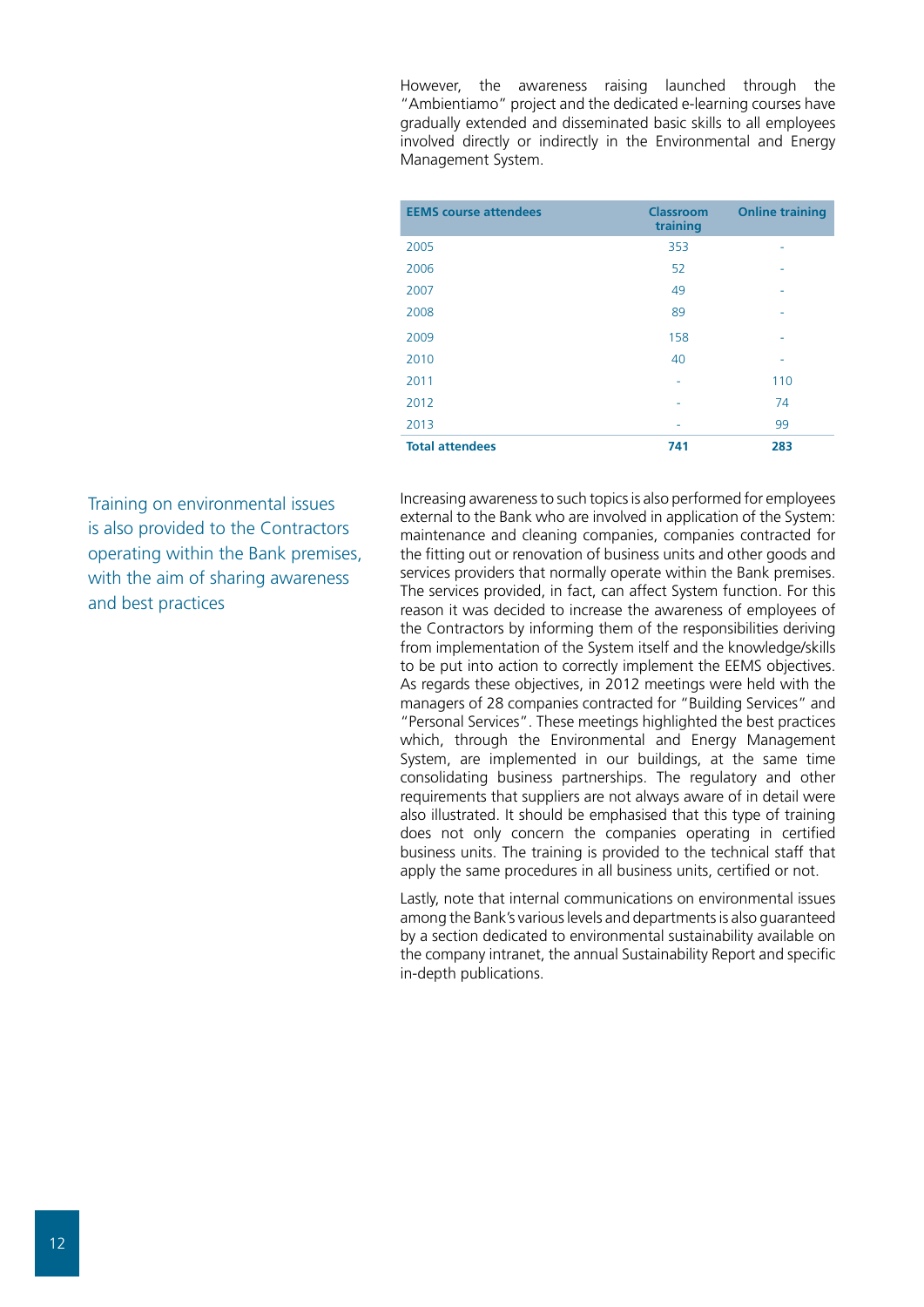# **The Environmental Management System**

The operation of an Environmental Management System (EnvMS) envisages a process of continuous identification of environmental aspects over which specific control should be exercised. These relate to activities, products and services with aspects capable of interacting - directly or indirectly - with the surrounding environment.

In identifying the environmental aspects it is crucial to determine those that the Organisation can keep under control and those over which it could exercise influence. This process involves collecting data and information from available sources on environmental activities and their logical processing. In this respect it is important to also take into consideration aspects deriving from action associated with Intesa Sanpaolo (e.g. activities performed by contracted companies) and those deriving from previous activities/operations or from acquired organisations.

The process of identifying environmental aspects is also performed with a view to the evolution of internal and external conditions. Internal conditions could refer to changes of an organisational, technological or process nature, extension of the scope of application of the System, relocation, renovation or sale of sites included in the reference area, and effects deriving from emergencies or accidents that have occurred. External conditions on the other hand refer, for example, to the increasing social and environmental awareness of stakeholders, regulatory changes and any landscaping or other restrictions.

The aspects that have or could have a significant impact on the surrounding environment are defined as "significant environmental aspects", for which are arranged specific management procedures and monitoring/measurement systems. Intesa Sanpaolo has identified its own main significant aspects as the following:

- *Water consumption and releases to water:* activities largely associated with use for hygiene purposes and, to a marginal extent, for system cooling;
- *Waste management:* production, transport and disposal of urban-type waste and special non-hazardous waste normally produced by the business units; their handling is performed by the contractors of "Personal Services";
- *Emissions to air :* the control of atmospheric emissions generated by air-conditioning systems (heating and cooling) is performed through maintenance (by the "Building Services" contractors) with a higher frequency than required under current regulations;
- *External noise:* sample testing of systems installed outside business unit premises and which could cause disturbance;
- *Presence of chemical products and harmful substances:* analysis of product safety sheets used by the contracted companies and their storage;
- *Presence of HCFC/CFC/greenhouse gases:* the presence of substances harmful to the ozone layer and substances forming greenhouse gases as a result of operation of the air-conditioning units is monitored and their related maintenance is governed by the "Building Services" contract which takes current regulations into account;
- *Radon:* at sites where basement rooms are used as workplaces, measurements are taken of the radon concentration in accordance with current regulations, and if necessary action is taken to reduce the risk;
- *Paper consumption:* as the primary commodity for banking operations, paper procurement and use are covered by a special Policy on this matter, which in addition to reducing paper consumption also envisages maximised use of products made from post-consumption recycled fibres or from certified fibres, selecting low environmental impact products;
- *Presence of archives:* in relation to the presence of paper archives in the business units, company procedures are envisaged to limit the size of the archives and, at the same time, safety measures are adopted to avoid fires or other events that could also result in the emission of harmful substances.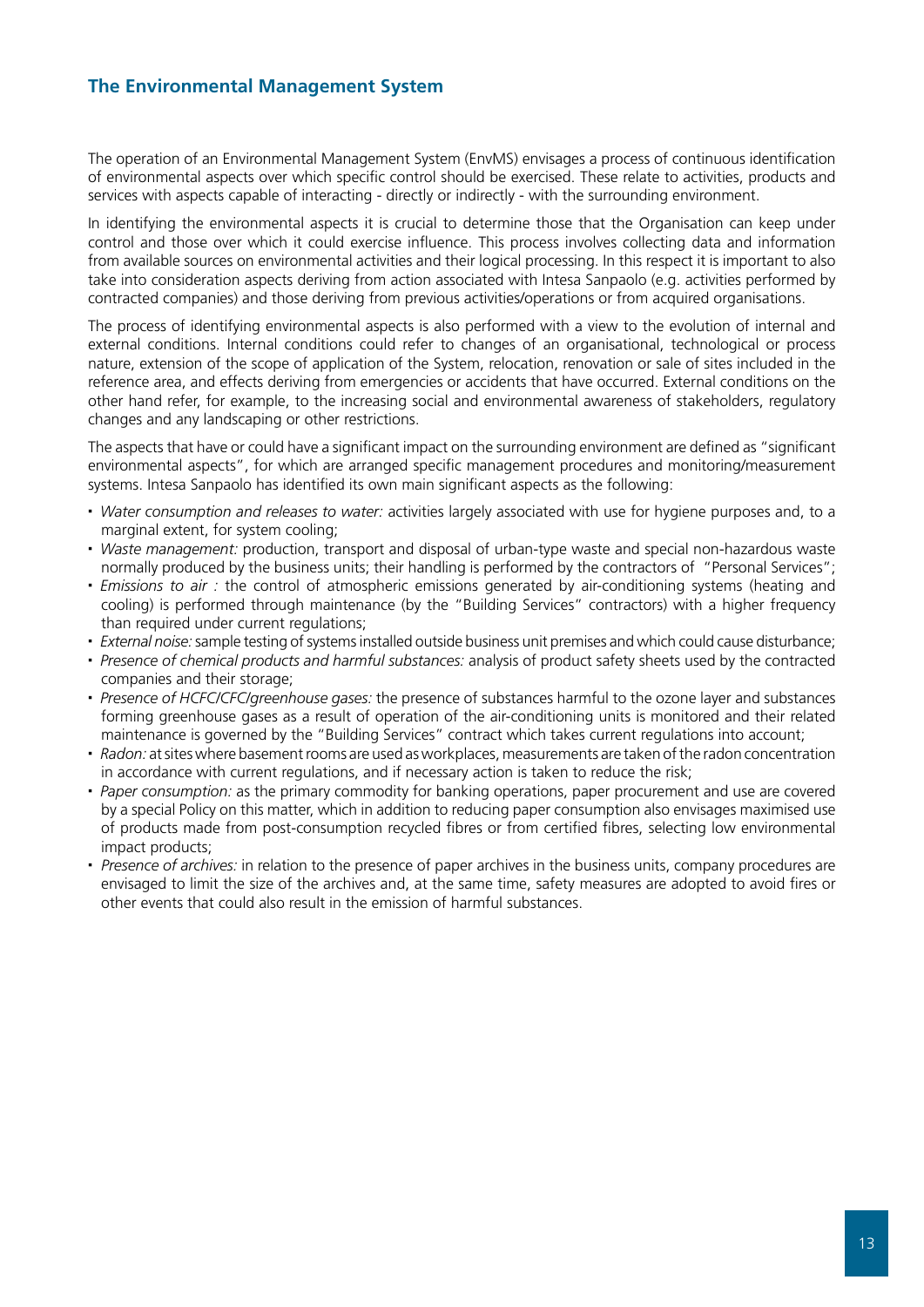



For every significant environmental aspect the Bank prepares an environmental improvement plan with tasks and timing defined in order to pursue specific milestones. The coherence of these objectives with the Environmental and Energy Policy and applicable legal requirements, the urgency of the action to be taken to prevent the risk of pollution or other significant impact, the available technological options, financial, operating and commercial needs and the cost-benefit analysis of planned investments are all taken into consideration in defining the plans. The objectives could be aimed to increase the level of environmental and energy performance or to prevent unwanted impact. Details are provided below of some examples of significant aspects.

#### **Paper consumption**

Paper consumption monitoring is one of the most important aspects of controlling environmental impact and emissions. The chart alongside shows the paper purchased by the EEMS business units compared with the Bank's average for Italy. Note that the paper purchased might not be 100% consumed in the year of purchase.

#### **Waste management**

Waste management is a priority in the EEMS business units. In particular, most of the business units have municipal paper and plastic collection. Waste produced by the EEMS business unit essentially consists in paper containing personal/sensitive data, packaging and, in general, special non-hazardous waste. EEMS Delegates are required to pay special attention to controlling the correct completion of the Waste Identification Sheet and their compliance with related obligations.

#### **Water consumption**

During the last year, in partnership with a number of water distribution companies, Intesa Sanpaolo launched a pilot project to determine water consumption. In around 50 EEMS business units in Piedmont, Lombardy, Veneto and Puglia, meters have been installed which through a remote reading system can be queried to identify (and possibly use in the overall consumption estimates) significant parameters relating to the real consumption of water by the bank branches.

#### **Presence of HCFC/CFC/greenhouse gas**

Notes on greenhouse gas emissions, can be found on the section about quantification and reporting of greenhouse gas (GHG) emissions.

#### **Radon**

The improvement objectives for the Environmental Management System include a radon monitoring plan: the business units with basement rooms regularly used as workspace are subject to annual campaigns involving the placing of radon dosimeters. Where legal limits prove to be exceeded, action is taken in partnership with the relevant offices to reduce the risk to within acceptable limits, followed up with new measuring campaigns.

In EEMS business units, over 60% have basement rooms, but the campaigns conducted in recent years only rarely found cases of excess levels.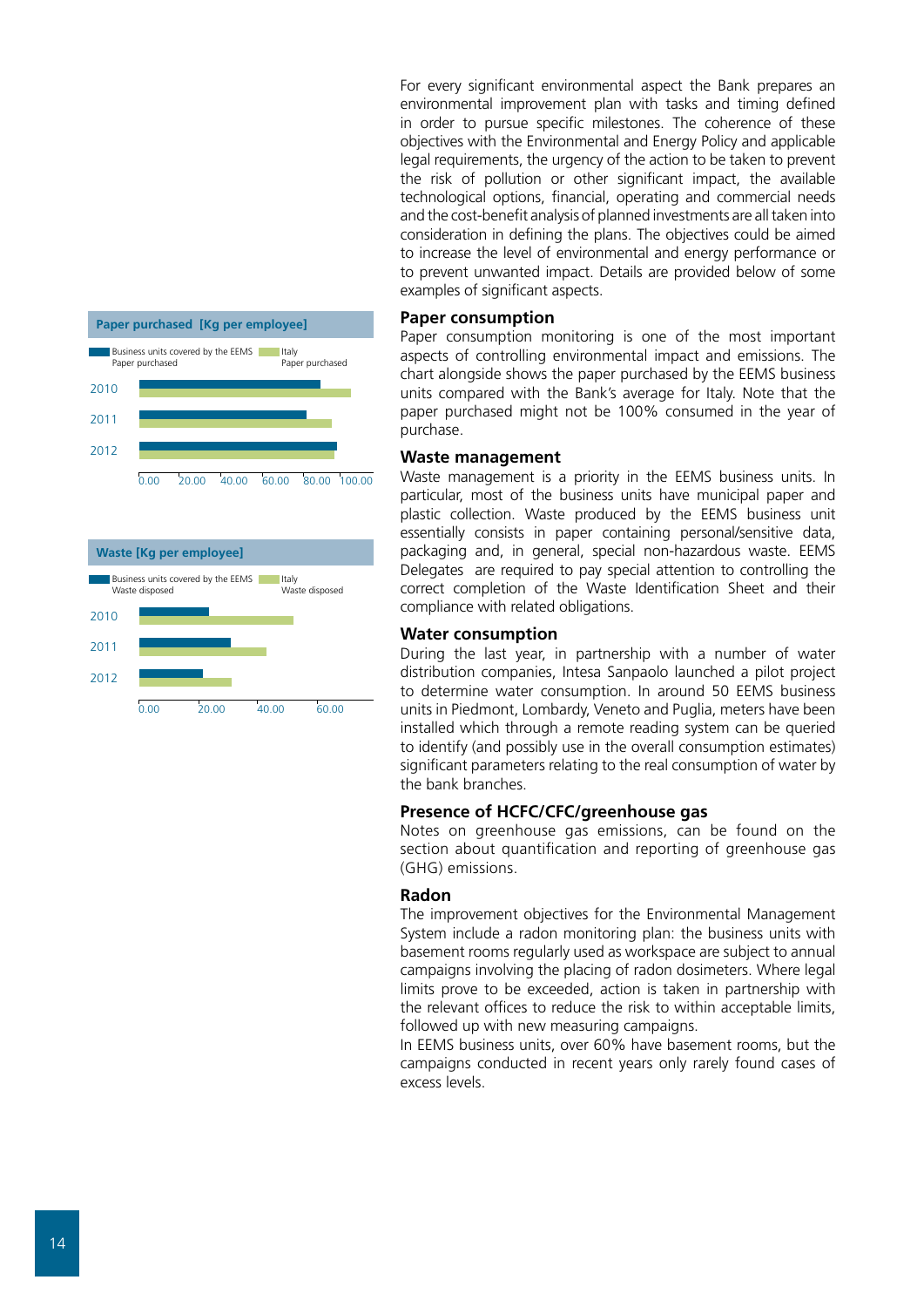# **Best practices resulting from application of the Environmental Management System**

As we have seen, paper management is one of the most important environmental aspects for the Intesa Sanpaolo Group. Financial sector operations are historically based on the use of this material, which has therefore always been subject to special attention as part of the EEMS, also through careful monitoring of the quantities of paper purchased and of associated emissions.

To pursue the objective of reducing paper consumption, innovative operating methods and technologies have been studied and implemented. For example, anyone that has visited an Intesa Sanpaolo branch to perform standard transactions will have seen a small tablet at each counter to record their digital signature. This form signing method simplifies operations and confirms a constantly increasing environmental protection, as it allows a drastic reduction in the branches' use of paper and eliminates the need to print receipts to be archived or to be handed to the customer. This initiative operates alongside others launched by Intesa Sanpaolo to reduce paper consumption and to promote responsible use, deriving from a specific policy issued in 2011 at Group level. In addition to promoting efficient management, the "Sustainability rules for the purchase and use of paper and derivative materials" sees the Bank committed on two main fronts:

- Purchase decisions focus on characteristics of origin and chemical treatments;
- Consumption decisions efficient and responsible use, raising awareness of rational paper consumption among employees and disseminating best practices and innovative solutions to customers.

The Policy promotes efficient paper management and commits the Bank to be aware of origin characteristics by the gradual reduction in the use of uncertified virgin paper, the procurement of FSC and ECF/TCF paper (or paper with similar certifications) and the procurement of high post-consumption recycled fibre content paper. The Policy also recommends and promotes:

- efficient and responsible use of paper;
- the adoption of electronic devices for front-and-back printing;
- raising employee awareness and disseminating best practices;
- the dissemination of digital reporting rather than printed versions for customers;
- the adoption of technology solutions able to reduce paper consumption.

Another initiative that has allowed a considerable reduction in paper consumption is the use of online terminals at branches for customers to read information sheets. This avoids printing and constant replacements following periodic updates.

Through application of the policy's principles and the initiatives launched, in Italy the Intesa Sanpaolo Group usage has now reached over 85% of certified environment-friendly paper and it has reduced its paper consumption by more than 10%.

The "ISPad" project has been introduced with the aim of reducing the quantity of paper used and archived. Form signing on tablets is now used in all the Group's Branches and covers around 90% of transactions made at the counter. From the start of the initiative in October 2011 to June 2013 almost 100 million printouts have been avoided, equal to around 495 metric tons of paper and corresponding to 935 metric tons of CO2 emissions avoided.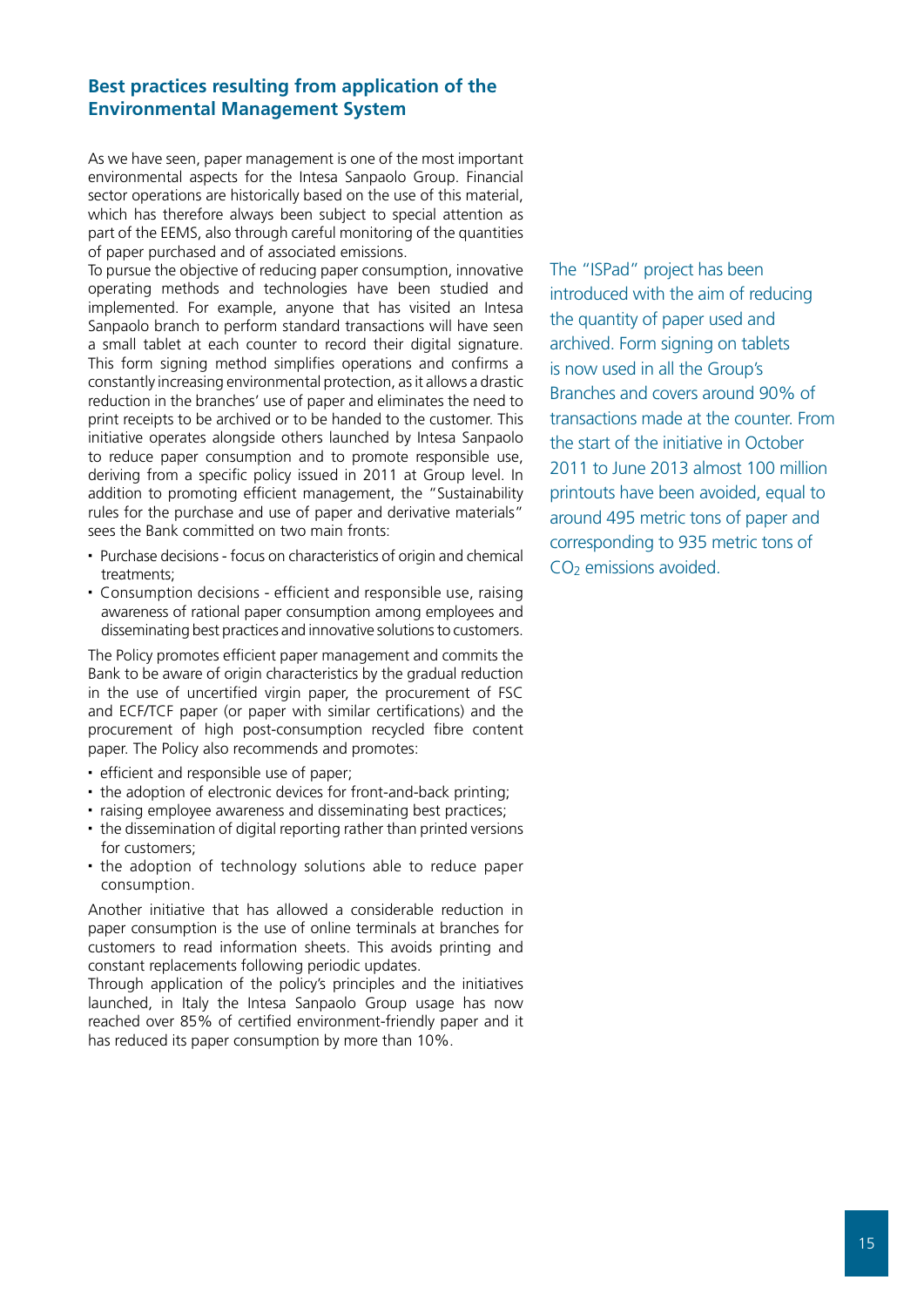### **The Energy Management System**

Just as an EnvMS discusses "significant environmental aspects", an Energy Management System (EneMS) focuses on the "significance" of "energy uses" where, in view of the considerable consumption involved, improved energy performance could be achieved. Electricity consumption and fuel consumption are both subject to action in an Energy Management System; these consumptions are related to:

- electricity used to power office equipment, workstations, internal and external lighting and air-conditioning systems;
- fuel or district heating used mainly to heat or cool rooms and for air circulation.

Also as a result of thorough studies and monitoring, in Intesa Sanpaolo significant energy use is for lighting, air conditioning and office equipment. In particular, these uses contribute to electricity consumption in the following percentages:

# **Energy Management**

21-22 % Signs, interlocking door entry systems, self-service areas and other equipment 18-26 % Lighting 25-30 % Office equipment, ATMs 23-35 % Air-conditioning

ISO 50001:2011 standard, which is met by the Bank's EneMS, also requires that the "energy performance" of the area of application of the System is measured using specific "energy performance indicators". With a view to quantifying this result, a thorough initial energy analysis has to be conducted and an energy baseline defined, i.e. a reference quantity constituting the basis of comparison for the energy performance achieved in subsequent years. This comparison is also possible through the identification of specific targets to be reached gradually.

After comparing internal parameters with external benchmarks, Intesa Sanpaolo identified its own reference targets, differentiated according to climatic zone, dimensional range (i.e. net surface area) and the type of systems installed in the business units. In fact, winter heating can be obtained from three sources: electricity procurement (heat pumps), gasoil/methane (boilers) and district heating. In turn, the boilers can be shared with other owners of the building, or independent, i.e. serving the business unit only. There can be cases where independent systems are supplemented by shared systems.

Intesa Sanpaolo periodically verifies the effectiveness of gradual improvement action of the previous year and reports on:

- savings achieved compared to the baseline (the starting figure);
- the more critical sites, with a performance indicator more than 30% higher than the target, for which priority action must be taken.

#### **Total sites broken down by size range of premises (in sq.m.) [%]**





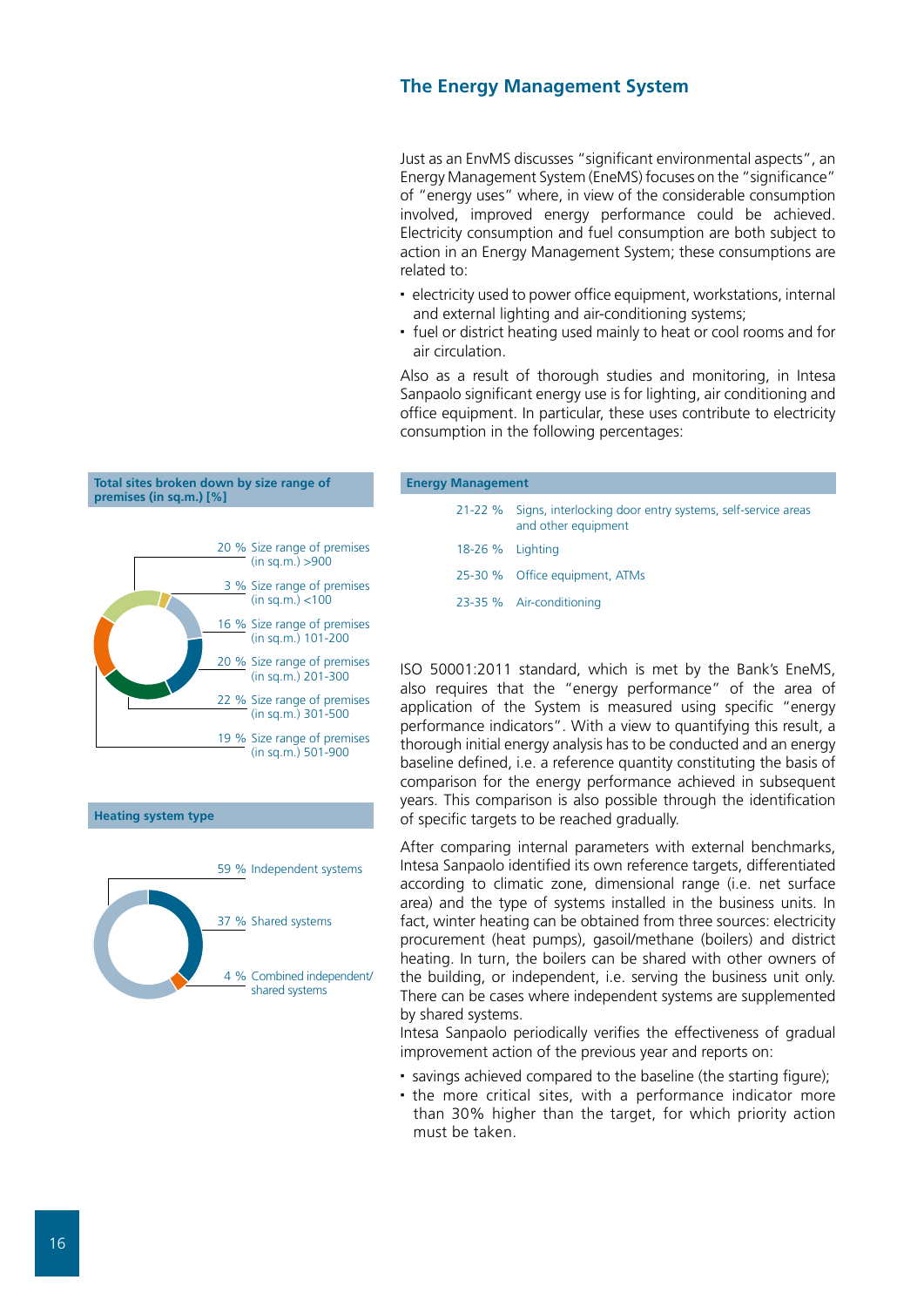Improvement action to reduce consumption to within expected limits is proposed for all sites recording consumption 15% higher than the target. Electricity consumption monitoring began in Intesa Sanpaolo several years ago at certain sample sites where dataloggers were installed, i.e. meters detecting electricity consumption trend in each area: general, lighting, air conditioning. Given the excellent results achieved in the pilot project, installation of the dataloggers - also useful for verifying that electricity targets are reached - was extended firstly to all the business units involved in the EEMS and later to other Branches not covered by the System (around 3500 to date).

As illustrated in the chart alongside, the reduced electricity consumption in the EEMS business units is in line with the reduction of electricity of the Intesa Sanpaolo Group in Italy. Constant monitoring of the EEMS business units allows action to be taken promptly in any critical situations and allows the planning of improvement action at extra-target sites. In view of the excellent results achieved in the EEMS business units, the Intesa Sanpaolo Group is implementing a similar methodology in all business units.

Lastly, it should be noted that the electricity used in the EEMS business units is almost 100% energy from certified renewable sources.

With reference to heating, some years ago a project was launched for the monitoring of actual consumption of methane gas, which led to significant consumption savings and is soon to be extended to other Group Branches (see the section "Best practices resulting from application of the Energy Management System").

The chart alongside shows the gas consumption readings from the last three winter seasons. The figures refer to gas consumption in the period 15 October-15 April. During last winter the readings were taken monthly and consequently the resulting figure is more reliable. In all cases reduced consumption was recorded, also deriving from application of the aforementioned procedure.



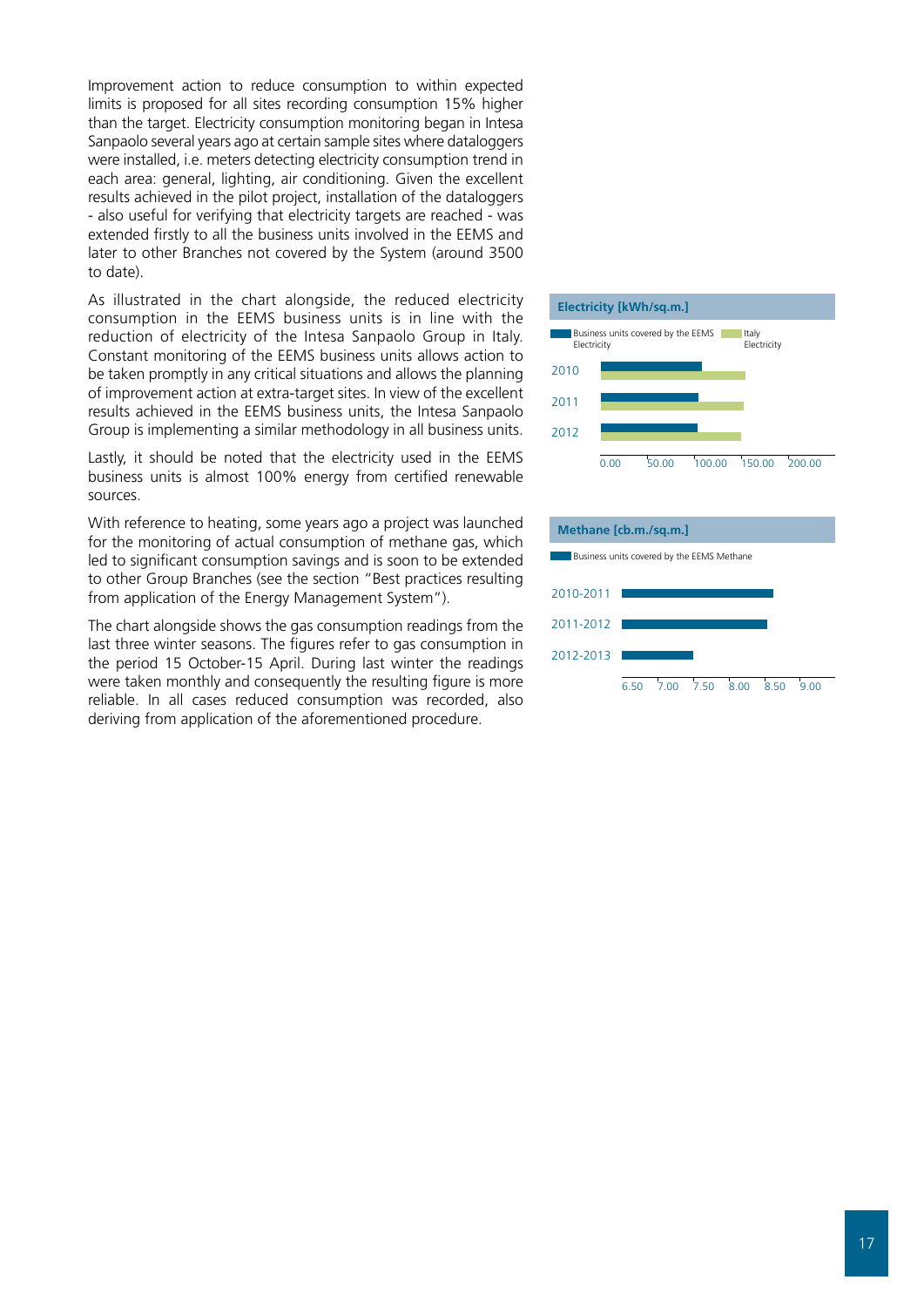# **Best practices resulting from application of the Energy Management System**

Through experience gained from the EEMS, a Group policy has been adopted that envisages the gradual replacement of office equipment with more energy-efficient models

The aim of the Building Heat Check-up is to monitor the condition of the building and of the heating system to detect consumption anomalies in real time

As seen previously, in the banking industry a significant part of energy consumption may be attributed to "office equipment": PCs, monitors, printers, photocopiers, servers, IT systems and service support devices (ATMs and information terminals) used in the business units. As a result of testing and monitoring conducted in some of the EEMS business units, we were able to approve an internal policy at Group level that defines the minimum environmental criteria and the operating procedures for the assessment, during the acquisition phase, of the environmental impacts generated – directly or indirectly – by the office equipment. As we believe that a company with a certified Environmental Management System can be considered a responsible company sensitive to environmental matters, we have included this criterion among the environmental certification requirements for suppliers. Furthermore, for the technical assessment of bids, a standardised algorithm has been prepared to assess environmental and energy performance, with weights attributed to the various characteristics and environmental certifications. From the standpoint of economic evaluation, energy-related operating costs are considered on the basis of the declared energy consumption according to the Energy Star method, over the machine's average lifetime (4-5 years), and they are added to the price of the initial investment. A best practice arising from EEMS experience that in recent years has allowed us a saving of around 5 GW of electricity per year.

A second pilot project firstly implemented in the EEMS business units, and soon to be extended to other business units of the Bank, is the monitoring of heat consumption through the "Building Heat Check-up" procedure. This procedure is a web-based solution designed as a software tool to monitor and limit heating system consumption. Through data captured from electricity bills or periodic metering, it offers verification of the suitability of the installed heat capacity and correct management of the heating system in relation to the building's heat insulation level. It calculates a building's fuel unit consumption in relation to real Degree Days of the location in a given period, and provides an indication regardless of the severity of weather conditions in the winter period considered. The "Building Heat Check-up" comprises a "Building Heat Capacity" module and a "Consumption per Climatic Unit" (CCU) module. The "Building Heat Capacity" allows establishment of the correct sizing of central heating unit capacity and their operational efficiency level, aiding targeted action to optimise operation in cost-benefit terms. The CCU, on the other hand, assesses the service of the System Operator/Responsible Third Party and the building's heat insulation level, regardless of the external temperature. It is important to emphasise that this system allows the identification of critical points as they arise, also during the current winter season, without having to wait until it ends. Application of the "Building Heat Capacity" in the EEMS business units has led to significant savings: at general level note that in the last two winters (2012-13 vs. 2010-11) an overall heat energy saving of around 8-9% has been achieved.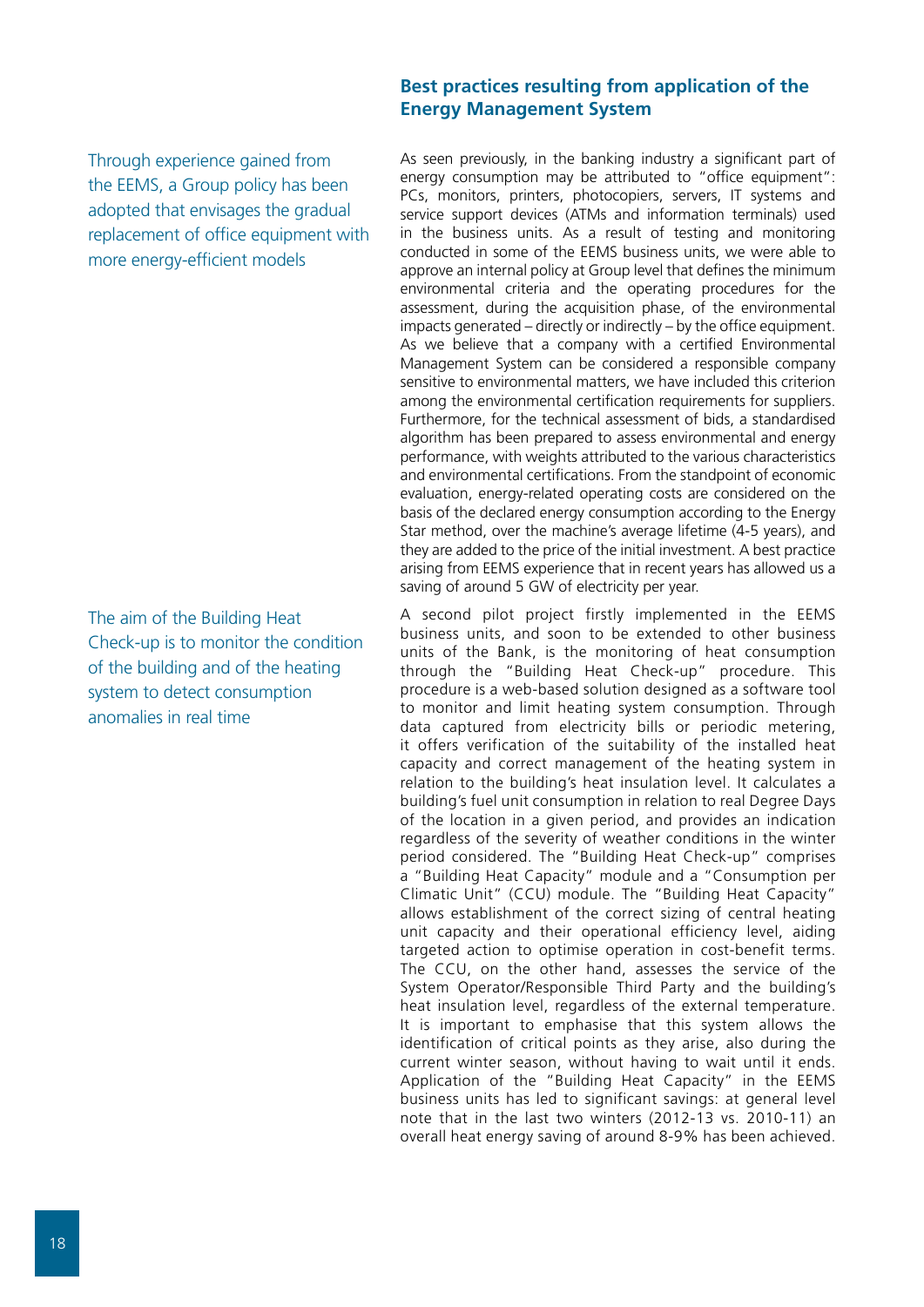# **Quantification and reporting of greenhouse gas (GHG) emissions**

In 2013, based on the same scope of application of the Environmental and Energy Management System, Intesa Sanpaolo was one of the first companies in Italy to obtain UNI EN ISO 14064:2012 certification for the quantification and reporting of greenhouse gas emissions (commonly known as GHG). Greenhouse gases are those of natural and industrial nature that can trap part of the sun's heat in the atmosphere, thereby heating the air. These gases can be considered to include water vapour, which plays a fundamental role in maintaining the Earth's average temperature at an acceptable level, but also harmful gases produced by man such as carbon dioxide (CO<sub>2</sub>), methane (CH<sub>4</sub>) and nitrous oxide (N2O). In addition to being greenhouse gases, chlorofluorocarbons (CFCs) used as coolants and propellants also contribute to destroying the ozone layer. The GHG emissions identified by Intesa Sanpaolo derive from:

- heat energy production and consumption;
- electricity consumption;
- air-conditioning systems;
- paper consumption.

By identifying and quantifying GHG emissions, the application of this standard offers a more responsible management of the associated risk, the implementation of initiatives and programmes to reduce them and, in a company such as ours where an Environmental and Energy Management System is already operative, offers synergies in terms of the procedures adopted and of potential optimisation.

The total GHG emissions reported by the Bank are calculated as the aggregate of emissions for each business unit included in the scope of application of the EEMS. A "GHG Inventory" procedure has been implemented, which classifies and reports emissions considered significant, broken down into three categories and associated with specific sources:

- direct emissions (scope 1) from systems within its own organisational boundaries;
- indirect emissions from energy consumption (scope 2) from the generation of electricity, heat and steam imported and consumed by the organisation;
- other indirect emissions (scope 3) that can be reported, for example, on the basis of specific internal needs defined by the organisation (e.g. paper use).

The identification of GHG sources is completed with the definition of other operational phases regarding:

- the emission quantification method:
- the data capture method;
- the selection and development of emission factors:
- emission calculation.

Considering all emission sources (methane gas combustion in the boilers and independent central heating systems, the consumption of heat energy by central heating systems, district heating, electricity consumption, paper consumption, refrigerant gas leaks from air-conditioning units), a procedure has been implemented to assess the uncertainty of intrinsic risk and to define control activities.

| <b>Emissions in the EEMS area of application</b>            |                   |                      | 2012                |                       |       |
|-------------------------------------------------------------|-------------------|----------------------|---------------------|-----------------------|-------|
|                                                             | KqCO <sub>2</sub> | $Kq$ CH <sub>4</sub> | Kq N <sub>2</sub> O | Kg CO <sub>2</sub> eq | %     |
| <b>Direct emissions - Scope 1</b>                           | 683,377           | 30                   | 12                  | 698,005               | 25.52 |
| from combustion (reporting period 15/10/2011-15/10/2012)    | 683,377           | 30                   | 12                  | 687,709               | 25.14 |
| from refrigerant gas leaks                                  | ۰                 | ٠                    | $\sim$              | 10,296                | 0.38  |
| <b>Indirect emissions - Scope 2</b>                         | 1.517,365         | 74                   | 28                  | 1.540,503             | 56.32 |
| from heat energy consumption                                | 1.517,365         | 74                   | 28                  | 1,527,561             | 55.85 |
| from electricity consumption                                |                   | $\sim$               | ٠                   | 4,763,415             |       |
| avoided through consumption of renewable source electricity |                   | ٠                    | $\sim$              | $-4,750,473$          | 0.47  |
| <b>Indirect emissions - Scope 3</b>                         |                   | ۰                    | ٠                   | 496,566               | 18.16 |
| from use of recycle paper                                   |                   | ۰                    |                     | 424,031               | 15.50 |
| from use of non-recycled paper                              |                   | ٠                    | ٠                   | 72,535                | 2.65  |
| <b>Total Emissions</b>                                      | 2.200.742         | 104                  | 40                  | 2.735.074             | 100   |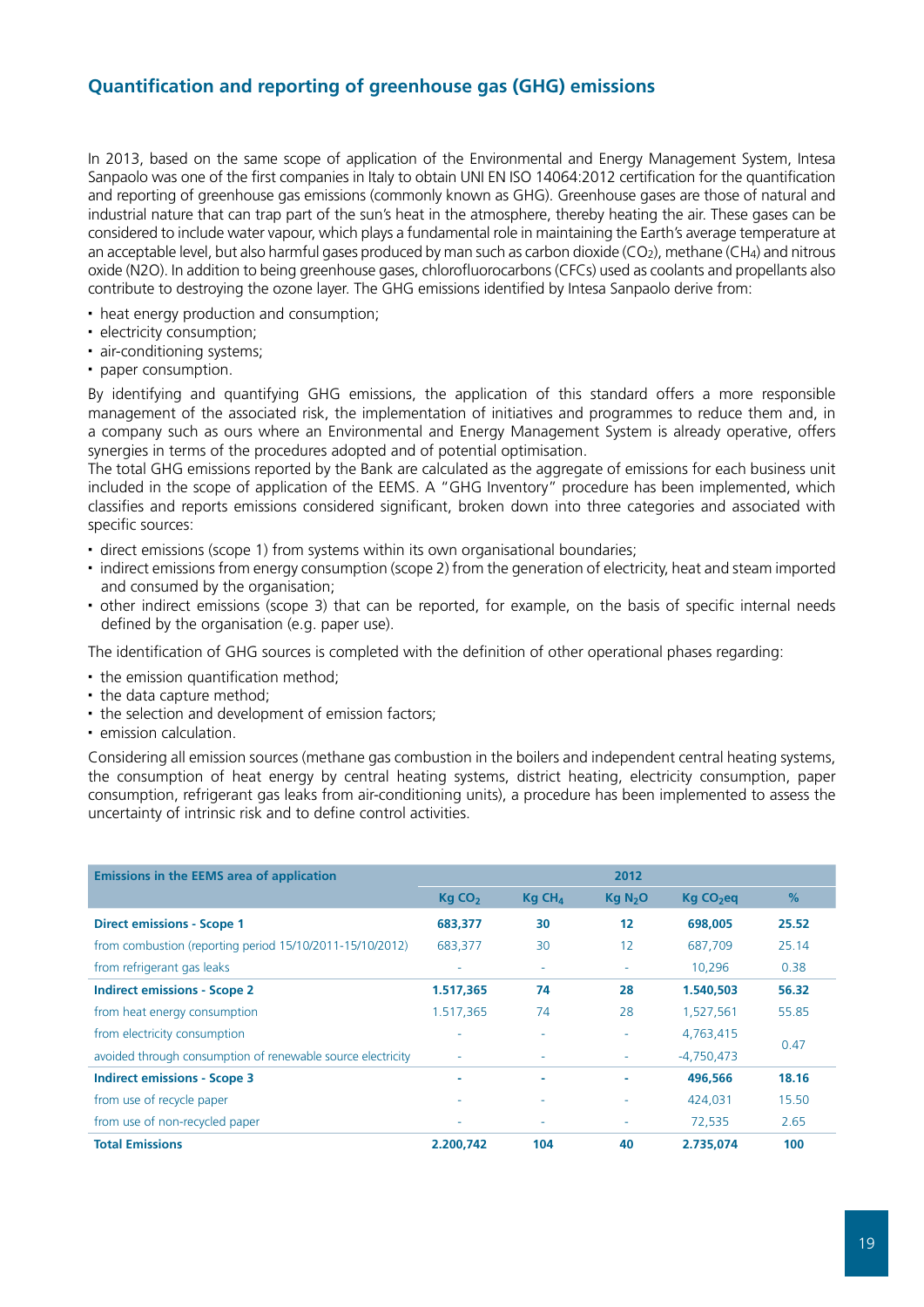### **Internal assessment**

Based on a multi-year programme that ensures adequate review cycles, all business units covered by the EEMS are subject to internal assessment, the main aim of which is to assess the System compliance with the requirements prescribed by the reference regulations. Other objectives are satisfied at the same time:

- monitoring of the level of implementation of the System;
- verification of the degree to which the established objectives have been achieved;
- ascertainment of the quantification, monitoring and reporting of GHG emissions.

These aspects are assessed as part of the individual activities performed and attributable to fire prevention, workplace safety, waste management, periodic maintenance, atmospheric emissions and energy. The evaluator meet the criteria of expertise and independence, and are chosen internally on the basis of their experience in environmental and energy issues and of their training, in compliance with UNI EN ISO 19011:2012 guidelines.

For each assessment planned, the appointed evaluator prepares and issues notification of the "EEMS internal assessment plan". The audit envisages control of documents to ascertain that records required for the various activities have been made and kept correctly, followed by a site visit for on-site assessment of compliance with the System practices and procedures. Once the operations are completed, the evaluator produces a Report of the EEMS internal assessment which summarises all the aspects, figures and evidence that came to light, including any anomalies for which corrective action is indicated, together with suggested timing and responsibility for its implementation. According to the seriousness of such anomalies, they are classified as first or second level "Non-conformity" or as mere "Observations". Normally these critical points are entered in an IT procedure to which only the departments concerned have access. This method calls for structured, transparent management of the evidence that came to light during the internal assessment, from the moment it is discovered by the evaluator until it is solved.

To verify compliance with legal obligations, procedures and System requirements, all the business units are also involved in a self-assessment process performed directly by the local EEMS Delegates, called upon to periodically respond to an online questionnaire reserved for authorised users only. The answers provided are automatically collated in a database. Given that the internal assessment programme spans several years, the self-assessment also ensures that contact is maintained and that feedback is received from business units that have not been verified for a long time.

Regular internal assessment are performed to check that the business units comply with the provisions of EEMS procedure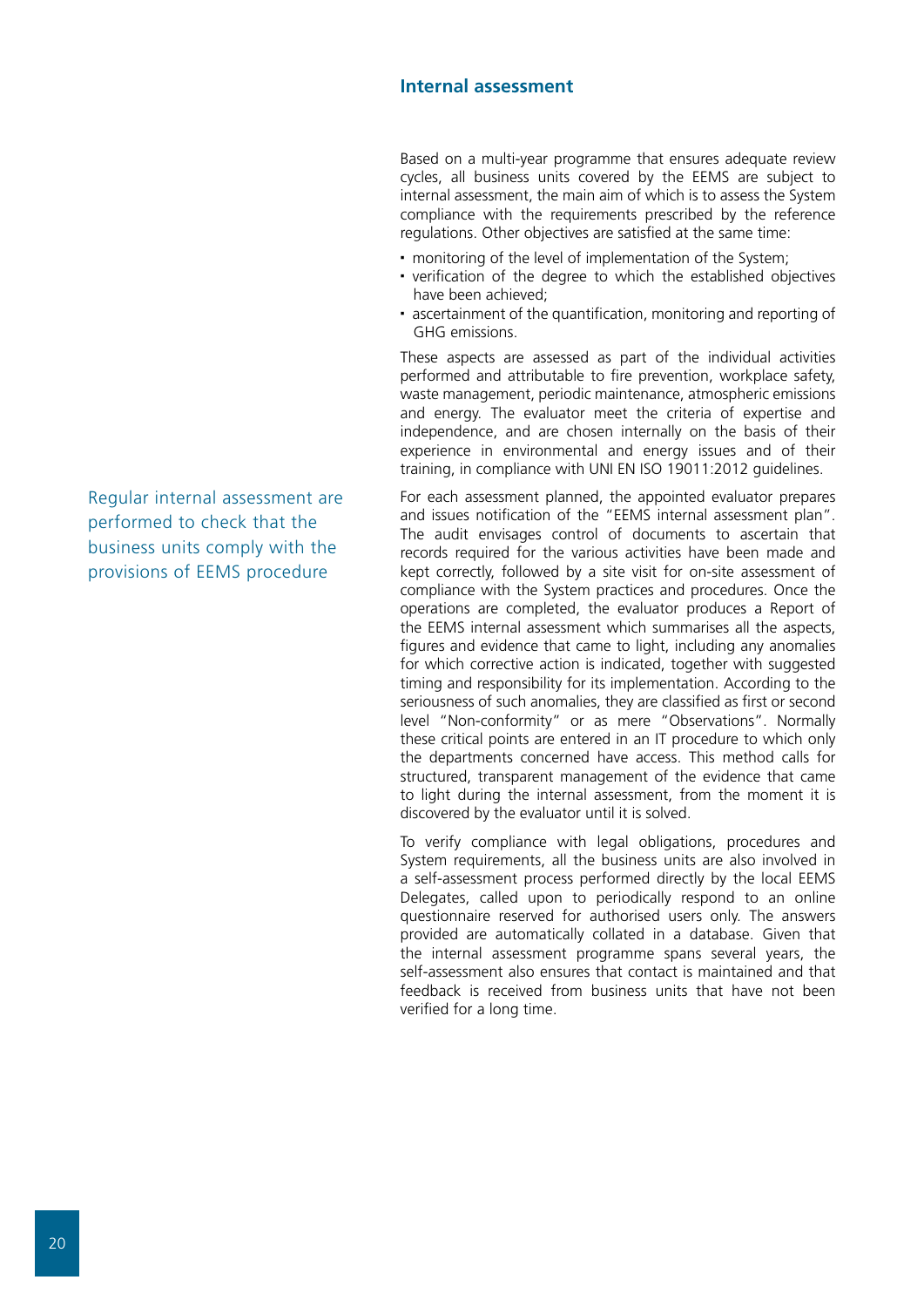# **Certification of the Environmental and Energy Management System**

The implementation of an Environmental and Energy Management System can envisage certification by an external body which impartially ensures application of the requirements of international regulations and assesses the efficiency of a management system designed with a view to continuous improvement. DNV has been responsible for certifying the Intesa Sanpaolo Group's Environmental and Energy Management System for many years. We asked Massimo Berlin, General Manager of DNV Business Assurance in Italy, a series of questions.

#### *From your point of view, how has the System changed over the years?*

Over the years the Environmental Management System has developed both in terms of size and structure. Intesa Sanpaolo has successfully expanded its System to other branches in Italy to the point that the number initially involved in 2005 has almost tripled, and at the same time it has expanded the range of aspects managed. In 2012, in fact, it was the first banking group in Italy and one of the first companies in Europe to obtain ISO 50001 certification of its Energy Management System. And that isn't its only record. Intesa Sanpaolo was among the first companies in Italy to verify the greenhouse gas emissions inventory. Over the years, awareness to the issue of environmental impact has also increased greatly among all employees, with growing responsibility in all the organisational areas. Intesa Sanpaolo's commitment to sustainable growth is not only seen in its strategic decisions or the implementation of management systems, but also through its human resources and their day-to-day activities.

#### *Based on your experience, what benefits are there to implementing a certified Management System, also in competitive terms?*

In general, a management system acts at the level of prevention, control and management of risks and there are many benefits. In particular, an efficient environmental management system can significantly reduce a company's impact on the environment and at the same time increase operational efficiency, thereby reducing costs. The certification acts as confirmation to customers and all stakeholders of the company's real commitment to the environment and compliance with current regulations, and represents a means of safeguarding against the environmental offences envisaged in Italian Legislative Decree 231/2001. The economic benefits are one of the most obvious advantages of an energy management system. Correct energy management offers reduced consumption and consequently lower costs, also as a result of even simple measures such as the use of timers for automatic switch-off of all monitors or PCs at night. Then there is an important relational aspect. A certified management system also acts at the level of brand reputation and relations with stakeholders. It strengthens commitment. It makes it "transparent", "demonstrable" and "verifiable" by all stakeholders.

#### *What is the main difference between an ISO 14001-certified Environmental Management System and one subject to EMAS registration?*

There aren't many differences as they are interconnected. To obtain EMAS registration you need to have already implemented an ISO 14001-compliant system. The ISO 14001 standard is the driver and it is internationally valid. EMAS is a European regulation that envisages an Environmental Statement, a report that publicly discloses the commitment undertaken. There are a variety of environmental sustainability standards, for example EMAS, ISO 14001, ISO 14064 and ISO 50001. Any company can voluntarily refer its particular characteristics and strategy to one or more of these. The end purpose is to work towards a sustainable performance that ensures growth to the company and safeguards the interests of all stakeholders.

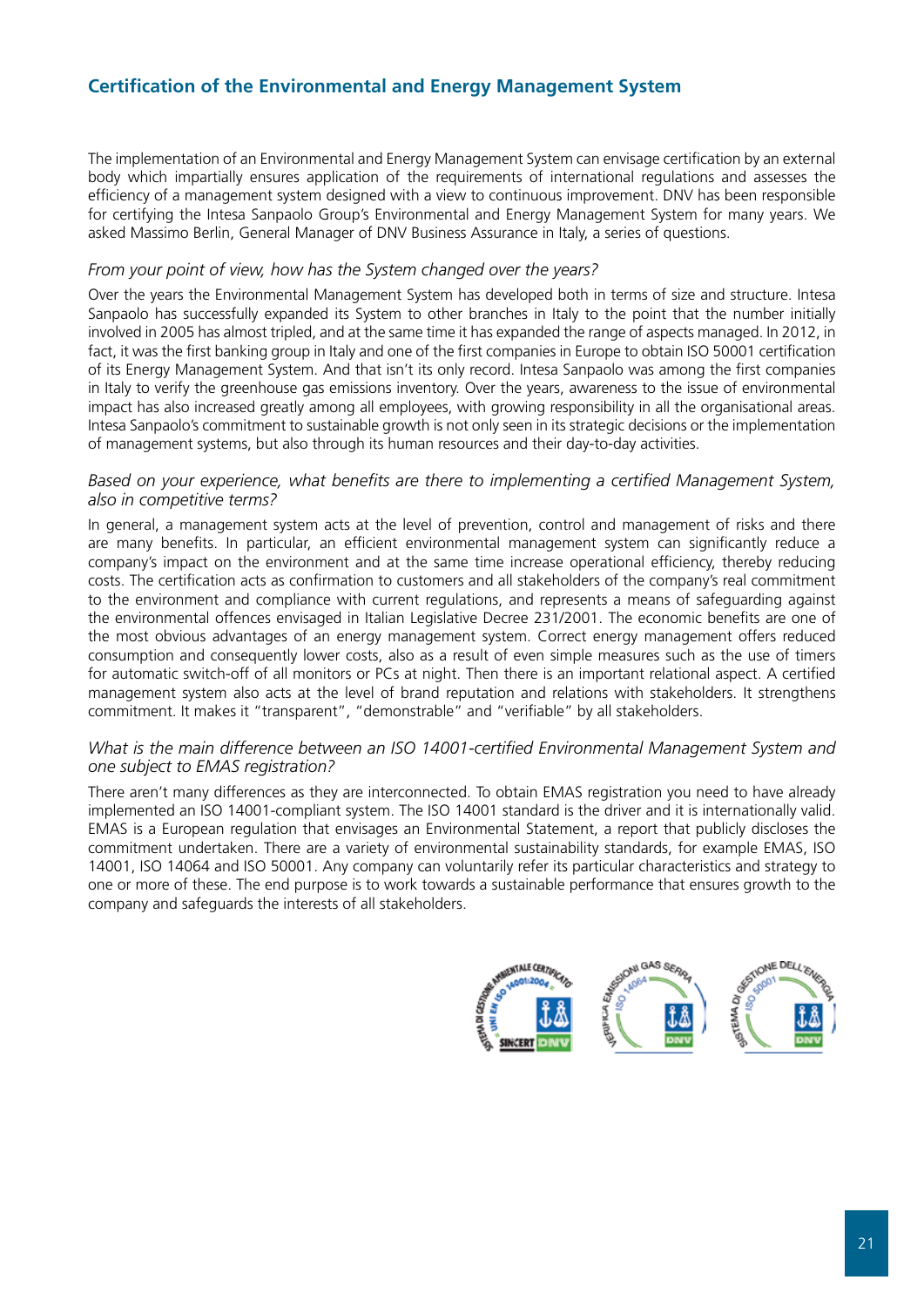

# Conclusions

# **Benefits and aims of the EEMS in Intesa Sanpaolo**

As we have seen, the implementation of an Environmental and Energy Management System has its indisputed benefits attributable to three guidelines:

### **Organisational:**

- To document corporate management procedures
- To share the procedures and simplify their management
- To implement a constant monitoring system
- To plan corrective action for any critical points found
- To aid legal updating and compliance with legal obligations
- To implement best practices at domestic and international level
- To exercise more effective control over suppliers and products
- To improve energy efficiency
- To increase employee motivation

#### **Economic:**

- To reduce waste and costs
- To achieve a better rating
- To prevent unwanted events and personal and environmental risk situations, reducing costs to solve unexpected problems

#### **Reputational:**

- To enhance the corporate reputation in the eyes of all stakeholders
- To improve credibility and image
- To increase the faith and trust of stakeholders

To be emphasised among the advantages of an Environmental and Energy Management System is the fact that the business units included in its scope can constitute a place where new technologies can be tested and then used, where appropriate, on a wider scale, also at sites not covered by the System. Furthermore, in the EEMS business units, the contractors attention to activities under their responsibility is at maximum, in order to keep an high standard level and to represent an example of good management to which all the Group's business units should aspire, with subsequent achievement of improved environmental and energy performances. Lastly, it should be emphasised that the new 2012/27/EU Directive on energy efficiency envisages that large businesses are subject to an energy audit, repeatable at least every 4 years. Businesses adopting a certified Energy Management System compliant with ISO 50001 standard are exempt from the energy audit requirement, with enormous cost savings. Likewise, according to the Italian Ministerial Decree of 28 December 2012, only businesses with an ISO 50001-compliant Energy Management System can request Energy Efficiency Certificates for its energy saving activities.

For a business such as Intesa Sanpaolo, therefore, the implementation of an Environmental and Energy Management System means not only keeping up with the times, but also remaining competitive on the international markets.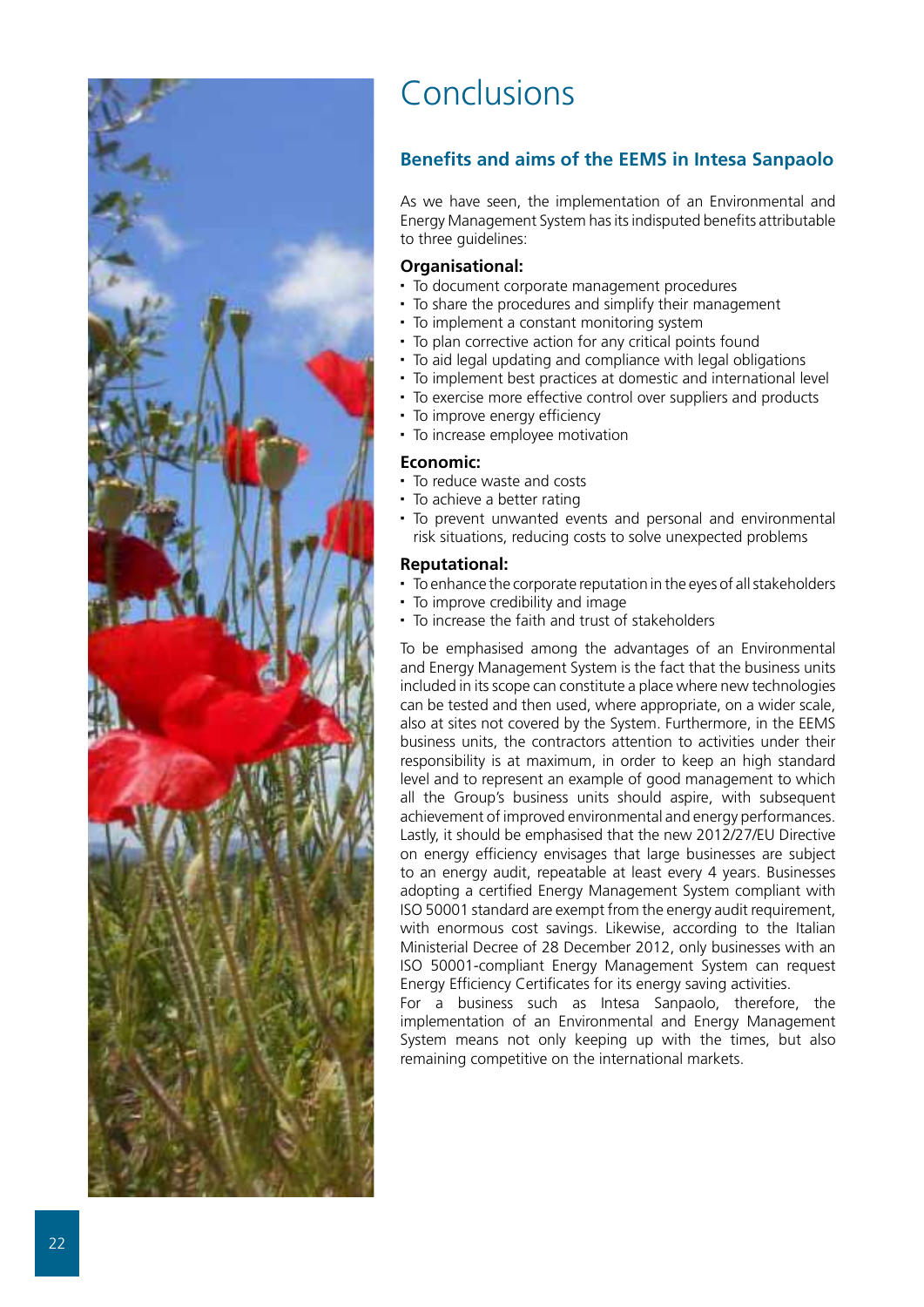#### **The extent of certification in Italy and worldwide**

For confirmation that the implementation of an Environmental and Energy Management System can bring many benefits, we asked Rossella Zunino of RGA, a well-known environmental consulting company, to tell us the extent to which these systems are in use in Italy and worldwide.

"The preparatory work for the ISO 14001 standard began in 1993 and its increasing application has, over the years, shown that the implementation of an Environmental Management System offers benefits to Organisations not only in strictly environmental terms but also in organisational and economic terms. In 1996, in fact, 46,571 companies worldwide had obtained ISO 14001 certification. In 2012 this number had risen to 285,844.

The chart alongside highlights the gradual increase recorded in the last decade. In reference to this period, "The ISO Survey 2012", conducted by the ISO to analyse the number of certificates issued each year, showed that:

- the number of European companies that are ISO 14001 certified has tripled;
- in Asia there has been a very strong rise in the number of certified companies, which in 2012 reached a figure 6 times higher than in 2002;
- the number of companies certified to this standard in North America has doubled.

Based on the 2012 figures, the top three countries in terms of total number of certificates issued are China, Japan and Italy. The top three in terms of growth trend in the number of certificates in 2012 were China, Spain and Italy. Specifically, over the last decade in Italy the number of certificates has increased significantly, in 2012 reaching a number 8 times higher than in 2002. ISO 14001 standard underwent a first review in 2004. In 2012 new review activities began on the standard and issue of the new ISO 14001 is planned for the first few months of 2015. The aim of this review is to improve the integration of environmental management into an Organisation's processes and to better exploit the potential of environmental management. ISO 50001 standard, published in June 2011, is instead the first standard recognised at international level for Energy Management Systems, developed to help companies to improve energy efficiency and increase their profitability by reducing CO2. The aim of the standard is to encourage companies of any size to implement all the processes necessary to understand the energy usage methods adopted, to put into practice action plans, identify energy performance indicators, and indicate priorities and opportunities for improving their energy performance. "The ISO Survey 2012" states that 1,981 ISO 50001 certificates were issued in 60 countries in 2012, 28 countries more than in the previous year and recording a growth of 332%, no less. Europe and South-East Asia are the areas that recorded the highest number of applications for 50001 certification. The top three countries in terms of total number of certificates held are Germany, Spain and Denmark, whilst the top three in terms of growth in the number of certificates are Germany, Denmark and Italy. In particular, in 2012 66 certificates were issued in Italy, more than double the figure of the previous year when 30 were issued."



According to a survey by the German Federal Environment Agency, as at October 2013 3,438 companies hold